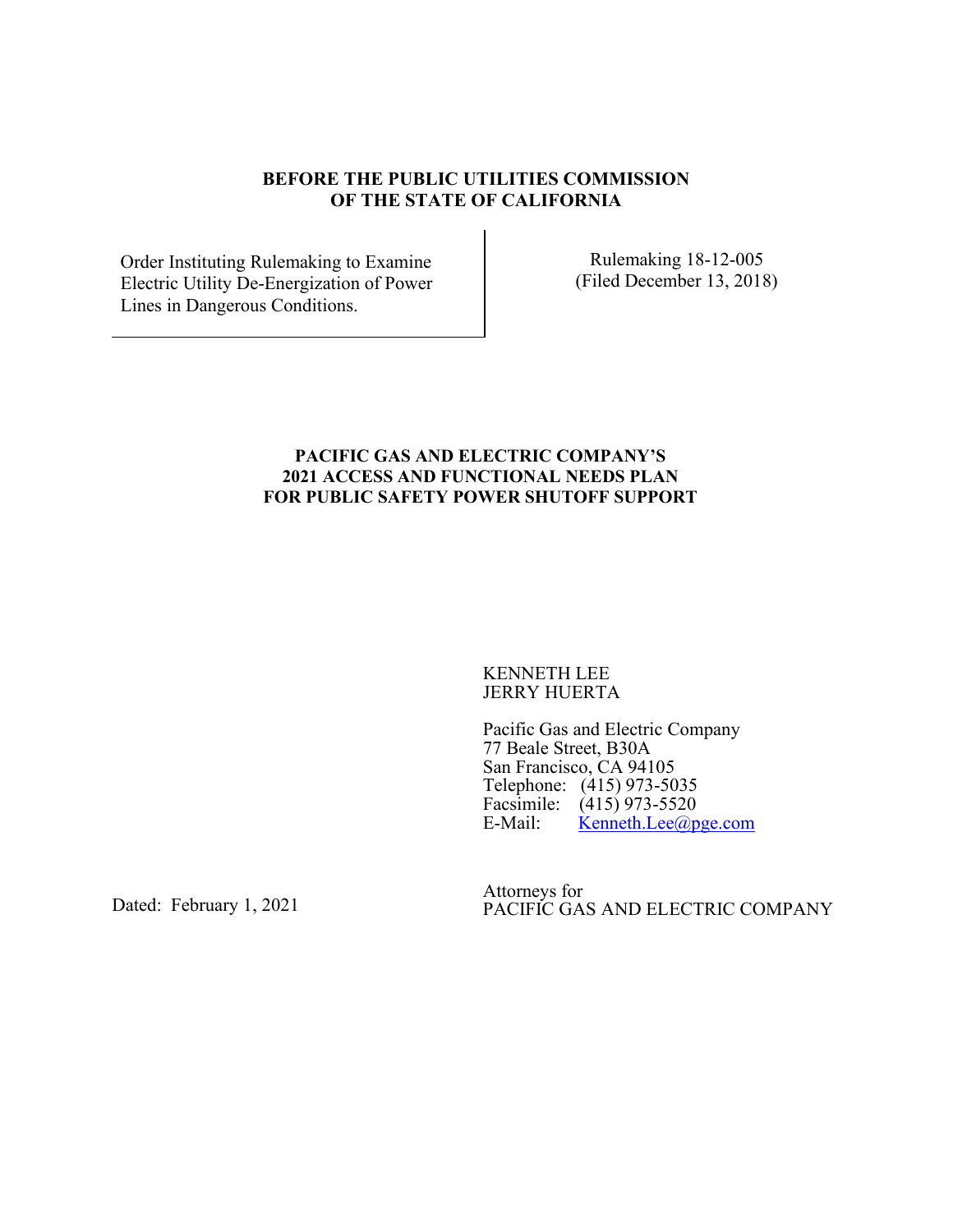#### **BEFORE THE PUBLIC UTILITIES COMMISSION OF THE STATE OF CALIFORNIA**

Order Instituting Rulemaking to Examine Electric Utility De-Energization of Power Lines in Dangerous Conditions.

Rulemaking 18-12-005 (Filed December 13, 2018)

#### **PACIFIC GAS AND ELECTRIC COMPANY'S 2021 ACCESS AND FUNCTIONAL NEEDS PLAN FOR PUBLIC SAFETY POWER SHUTOFF SUPPORT**

In accordance with Conclusion of Law 36 of the California Public Utilities Commission's Phase 2 De-Energization Decision (D.) 20-05-051, Pacific Gas and Electric Company (PG&E) respectfully submits this 2021 Access and Functional Needs Plan for Public Safety Power Shutoff Support regarding its efforts designed to support people and communities with access and functional needs (AFN) during Public Safety Power Shutoff (PSPS) de-energization events

Respectfully Submitted,

KENNETH LEE JERRY HUERTA

By: */s/ Kenneth Lee* KENNETH LEE

Pacific Gas and Electric Company 77 Beale Street, B30A San Francisco, CA 94105 Telephone: (415) 973-5035 Facsimile:  $(415)$  973-5520<br>E-Mail: Kenneth.Lee@p  $Kenneth. Lee(*a*)<sub>pge.com</sub>$ 

Dated: February 1, 2021

(AFN Plan).

Attorneys for PACIFIC GAS AND ELECTRIC COMPANY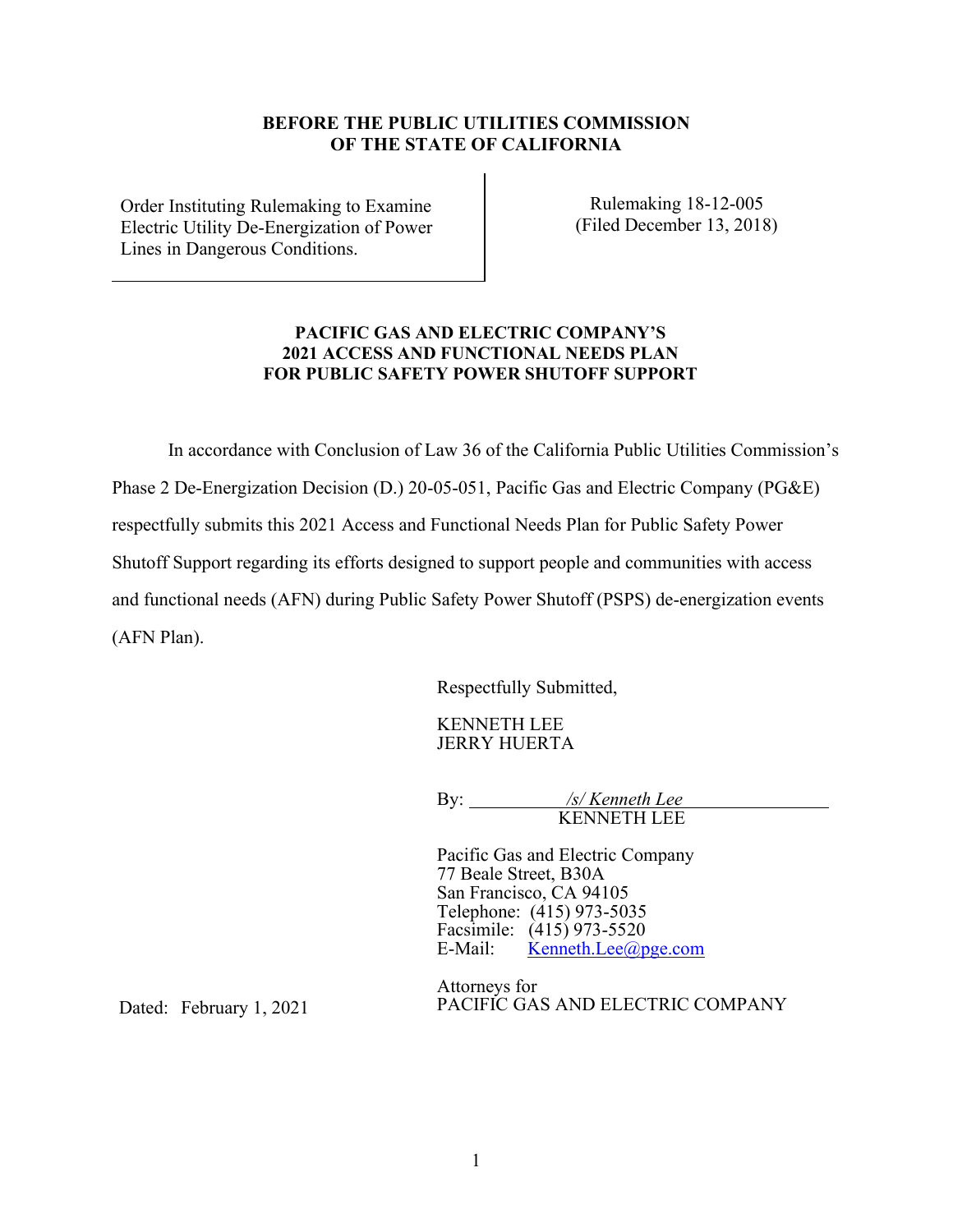Pacific Gas and Electric Company's 2021 Access and Functional Needs Plan for Public Safety Power Shutoff Support



February 1, 2021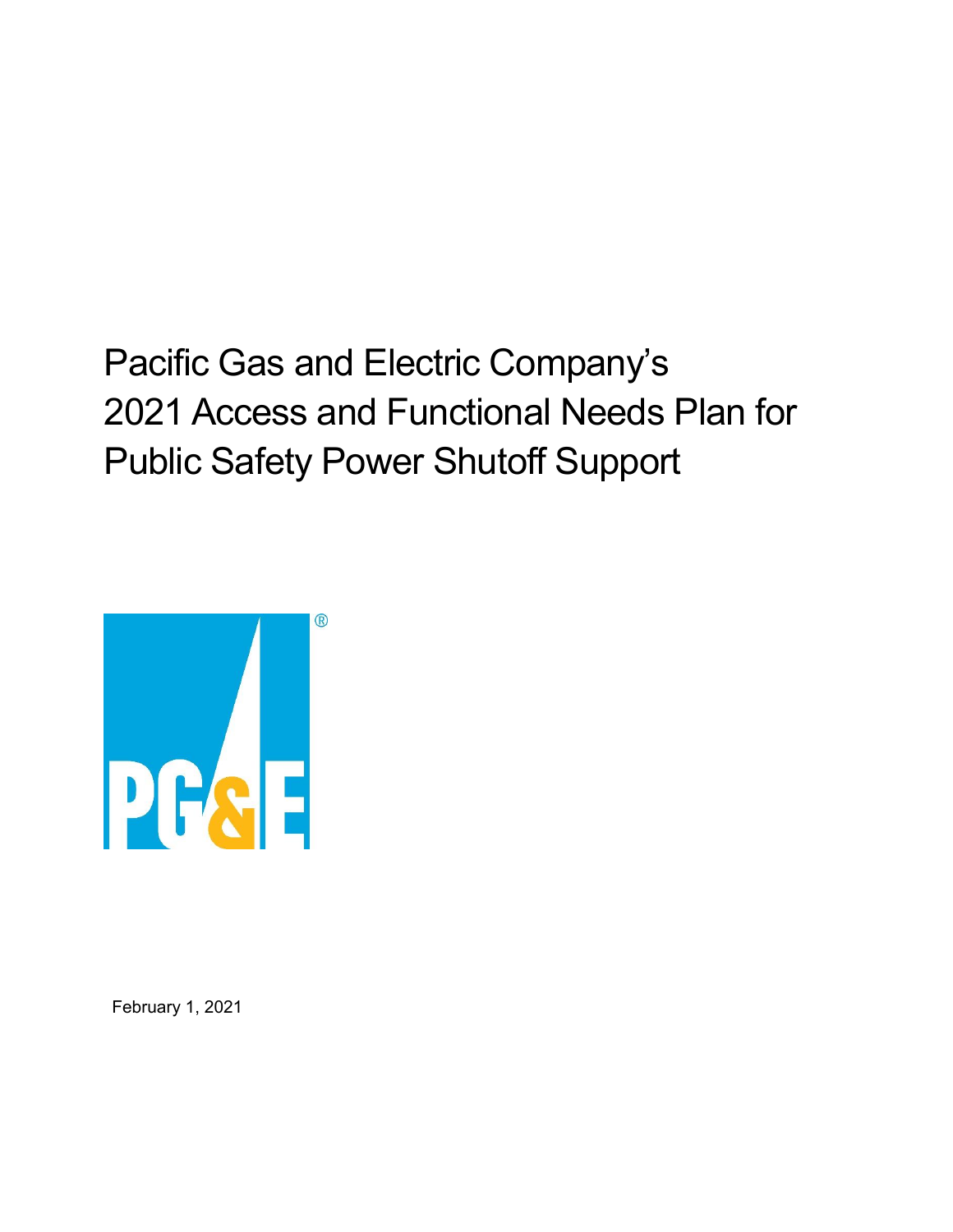# **Table of Contents**

| $\mathbf{1}$   |                                |                                                                                        |  |  |  |  |
|----------------|--------------------------------|----------------------------------------------------------------------------------------|--|--|--|--|
| $\overline{2}$ |                                |                                                                                        |  |  |  |  |
|                | 2.1                            |                                                                                        |  |  |  |  |
|                | 2.2                            |                                                                                        |  |  |  |  |
|                | 2.2.1<br>2.2.2<br>2.2.3        |                                                                                        |  |  |  |  |
| 3              |                                |                                                                                        |  |  |  |  |
|                | 3.1                            |                                                                                        |  |  |  |  |
|                | 3.2                            |                                                                                        |  |  |  |  |
|                | 3.3                            |                                                                                        |  |  |  |  |
|                | 3.4                            |                                                                                        |  |  |  |  |
|                | 3.5                            | Programs Serving Medically Sensitive, Low-Income Customers, and                        |  |  |  |  |
|                | 3.5.1<br>3.5.2<br>3.5.3<br>3.6 | California Alternate Rates for Energy Program (CARE) / Family Electric Rate Assistance |  |  |  |  |
|                | 3.6.1<br>3.6.2<br>3.6.3<br>3.7 |                                                                                        |  |  |  |  |
|                | 3.8                            |                                                                                        |  |  |  |  |
|                | 3.9                            |                                                                                        |  |  |  |  |
|                | 3.10                           |                                                                                        |  |  |  |  |
| 4              |                                | Customer Preparedness Outreach & Community Engagement 14                               |  |  |  |  |
|                | 4.1                            |                                                                                        |  |  |  |  |
|                | 4.1.1                          |                                                                                        |  |  |  |  |
|                |                                |                                                                                        |  |  |  |  |
|                | 4.1.2<br>4.1.3                 | Self-Certified Vulnerable Customer and Self-Identified Person with a Disability 17     |  |  |  |  |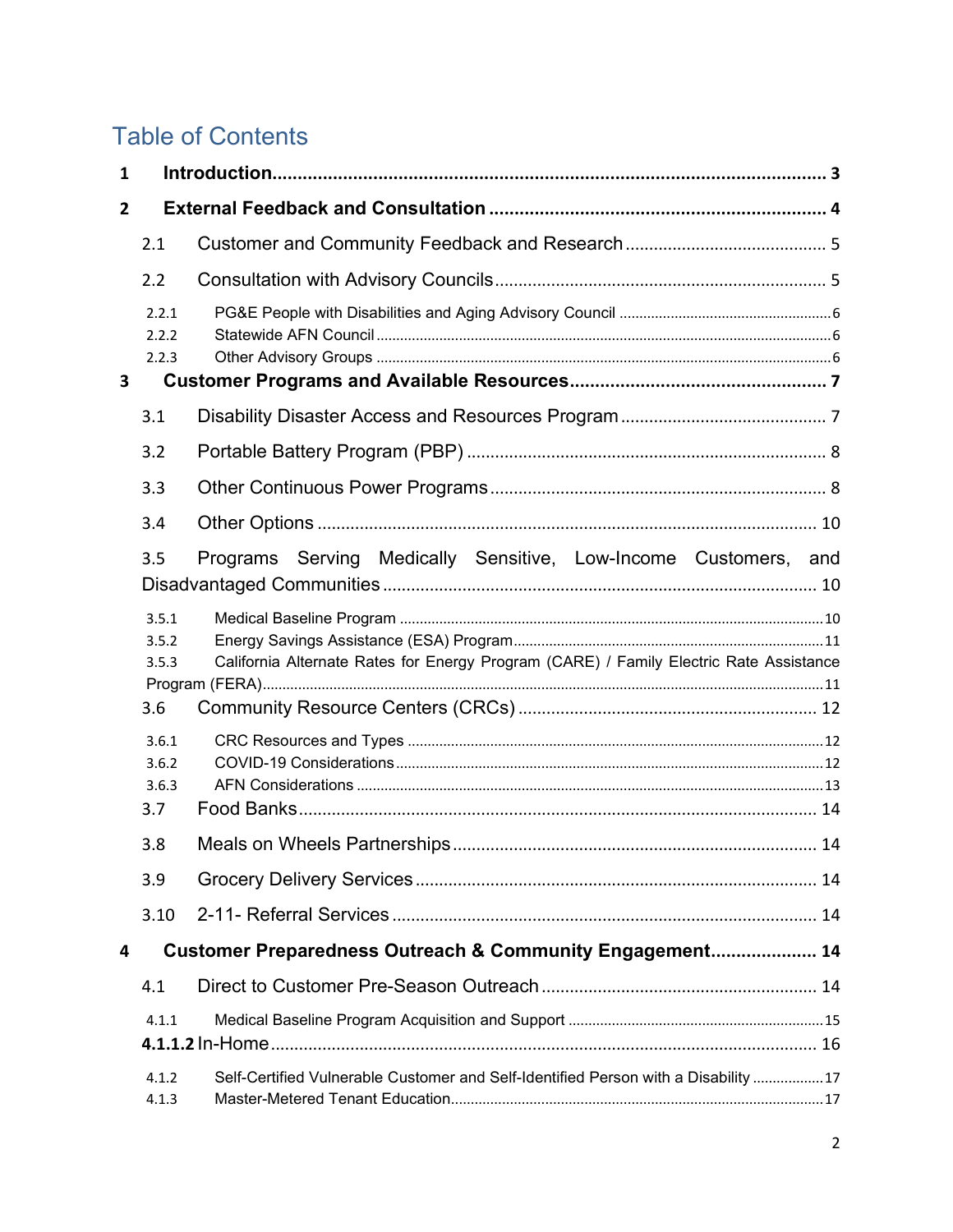|                                                                                       | 4.1.4<br>4.2 |                                                                                   |  |  |  |
|---------------------------------------------------------------------------------------|--------------|-----------------------------------------------------------------------------------|--|--|--|
|                                                                                       | 4.3          |                                                                                   |  |  |  |
|                                                                                       |              | PG&E will continue to evaluate opportunities to expand all partnership areas.  19 |  |  |  |
|                                                                                       | 4.4          |                                                                                   |  |  |  |
|                                                                                       | 4.5          |                                                                                   |  |  |  |
| 5                                                                                     |              |                                                                                   |  |  |  |
|                                                                                       | 5.1          |                                                                                   |  |  |  |
| PG&E provides additional notifications for customers enrolled in its Medical Baseline |              |                                                                                   |  |  |  |
|                                                                                       | 5.2          |                                                                                   |  |  |  |
|                                                                                       | 5.3          | Focused Efficiencies to Reduce Medical Baseline Door Knocks 21                    |  |  |  |
|                                                                                       | 5.4          |                                                                                   |  |  |  |
|                                                                                       | 5.5          |                                                                                   |  |  |  |
|                                                                                       |              |                                                                                   |  |  |  |
|                                                                                       | 5.6          |                                                                                   |  |  |  |
| 6                                                                                     |              |                                                                                   |  |  |  |

# <span id="page-4-0"></span>**1 Introduction**

Pacific Gas and Electric Company (PG&E or Company) understands that Public Safety Power Shutoff (PSPS) de-energization events disrupt the everyday lives of all impacted customers. PG&E is particularly focused on customers and communities with access and functional needs  $(AFN)$ ,<sup>1</sup> as PSPS events may impair these customers more than the non-AFN population.

To identify and calculate specific customers and/or households that are considered AFN, PG&E uses the following categories for which data is available in our internal databases (e.g., Customer Care and Billing (CC&B) and others):

• Customers enrolled in the Medical Baseline (MBL) program

<sup>1</sup> D.19-05-042 (p. A6-A7) defines the AFN population as "… individuals who have developmental or intellectual disabilities, physical disabilities, chronic conditions, injuries, limited English proficiency or who are non-English speaking, older adults, children, people living in institutionalized settings, or those who are low income, homeless, or transportation disadvantaged, including, but not limited to, those who are dependent on public transit or those who are pregnant."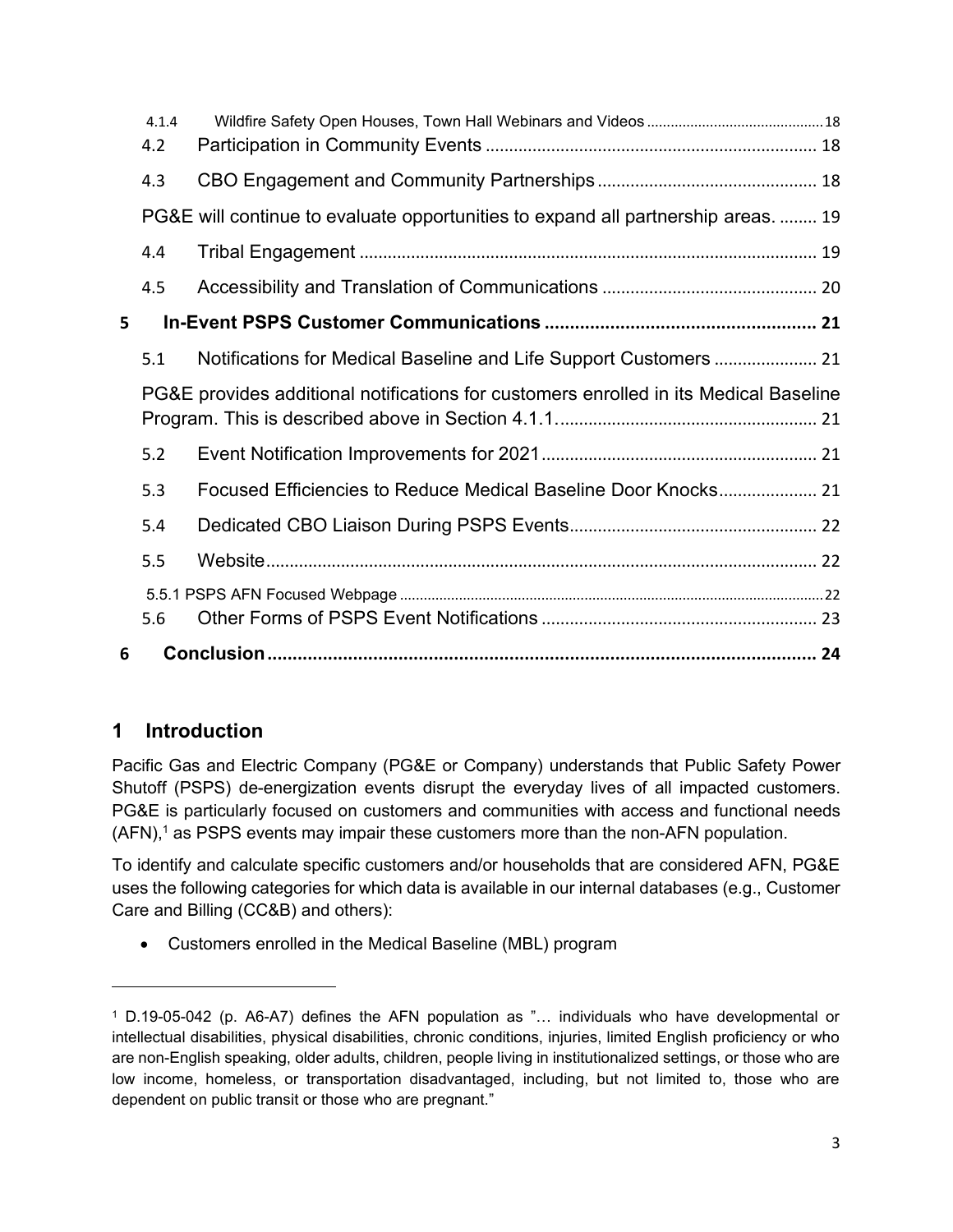- Customers enrolled in CARE or FERA
- Customers that self-identify to receive an in-person visit before disconnection for nonpayment (e.g., vulnerable)<sup>2</sup>
- Customers that self-identify as having a person with a disability in the household (e.g., disabled $)^3$
- Customers who self-select to receive utility communications in non-standard format (e.g., in braille or large print)
- Customers who indicate a non-English language preference

Using a variety of data sources (e.g., internal PG&E data like the CC&B database, and publicly available data such as U.S. census data) to further understand the magnitude of potential members of this population, PG&E estimates that, based on the CPUC's definition of AFN populations, over 80% of residential PG&E customers may have one or more AFN attributes. Because the AFN population is both large and diverse, PG&E recognizes the need to provide different types of offerings to help these customers through a PSPS, as well as to receive regular feedback from those customers to improve those offerings. PG&E has the opportunity to further drive customer self-identification and closely align PG&E data to more accurately represent the current AFN population.

PG&E is focused on emergency preparedness education, continuous power support, access to food replacement and timely and accurate communications for those who may have access and functional needs. PG&E's focus in 2021 will be to enhance programs, resources and communications set forth the previous year. PG&E is committed to working with our communities and customers to gather feedback from various channels and implement improvements.

In accordance with Conclusion of Law 36 the California Public Utilities Commission (CPUC or Commission), Phase 2 De-Energization Decision (D.) 20-05-051, PG&E respectfully submits this plan regarding its efforts designed to support AFN customers and communities during PSPS deenergization events.

### <span id="page-5-0"></span>**2 External Feedback and Consultation**

PG&E is focused on listening to its customers and key partners to understand the needs and desires of potentially impacted communities to account for and act on the feedback received in its design, implementation, and identification of opportunities to improve its support to vulnerable

<sup>2</sup> In accordance with D.12-03-054, customers that are not enrolled or qualify for the Medical Baseline Program can "certify that they have a serious illness or condition that could become life threatening if service is disconnected." PG&E uses this designation to make an in-person visit prior to disconnection. This designation remains on their account temporarily for 90 days, and can be extended to 12 months if the customers submits an application. The customer characteristic vulnerable senior is no longer included in the Disconnect OIR based on CPUC D. 20-06-003 (pg. 14), and therefore not included in this metric.

<sup>3</sup> Customers can self-identify with PG&E that they have a person in the household with a disability. This customer designation currently has no end date. In accordance with D.12-03-054, if customers have previously been identified as disabled and identified a preferred form of communication, the utility shall provide all information concerning the risk of disconnection in the customer's preferred format (e.g. phone, text, email, TDD/TTY).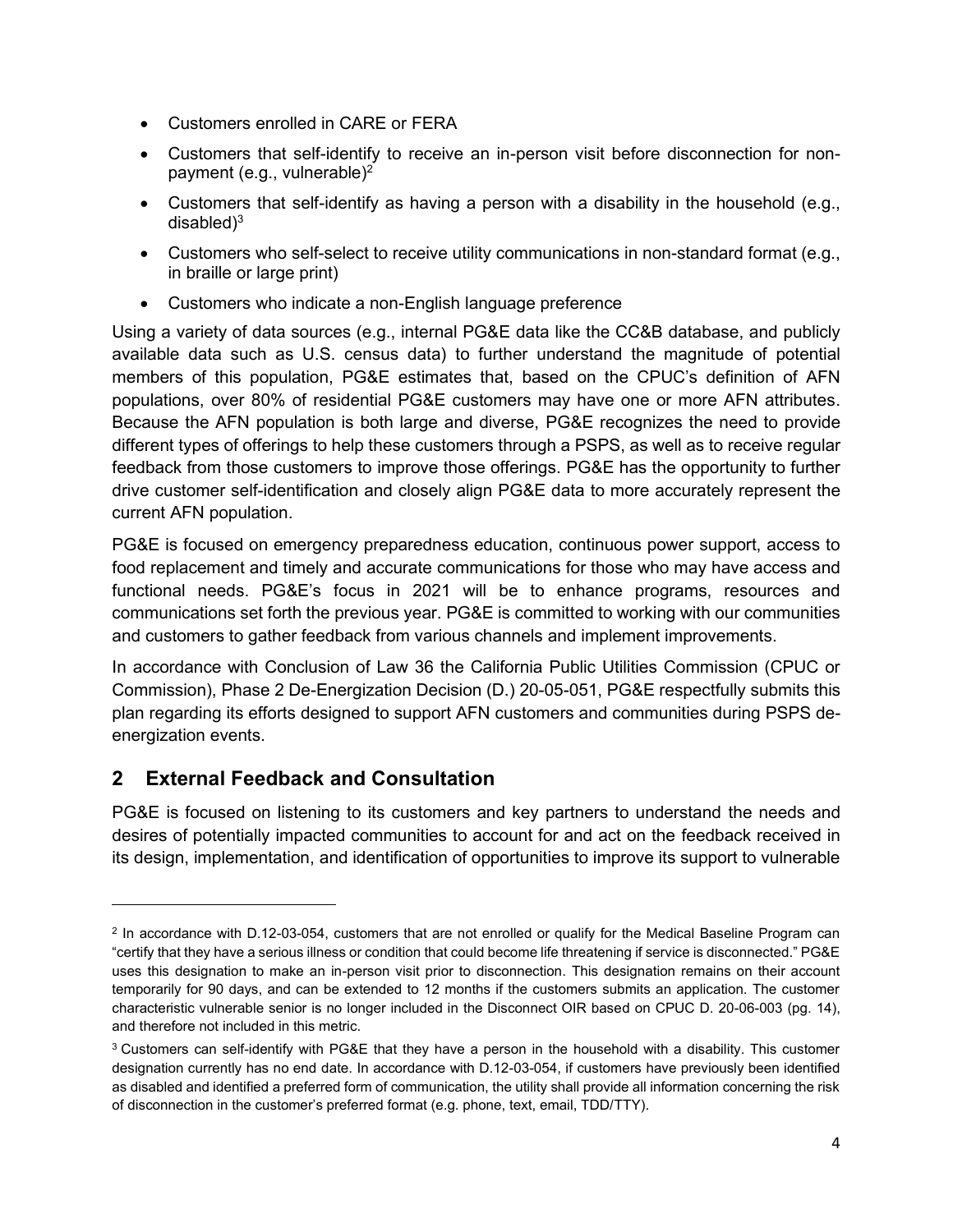customers. The following section describes PG&E's approaches for collecting feedback from customers and key partners, which enable PG&E to more strategically act on the lessons learned through outreach, community partnerships, and notifications, as applicable.

PG&E is focused on continuously learning from previous PSPS events and listening to its customers and key partners about how the company can improve by collecting feedback and taking action to enhance customers' experience.

## **2.1 Customer and Community Feedback and Research**

<span id="page-6-0"></span>In 2021, PG&E will continue to solicit and evaluate customer feedback about the PSPS program, including support, services, and resources offered to AFN customers and local communities, as well as PG&E's implementation of the PSPS protocols. PG&E will solicit feedback through a variety of channels, including consultation with the two Disability Advisory Councils formed in 2020. PG&E has listening sessions and working groups planned in 2021 with local governments, tribes, and critical facilities; webinars for customers and communities; wildfire and PSPS awareness studies; feedback via digital channels; co-creation sessions with customers, partners, and PG&E employees; notification message testing; and real-time event feedback on the PSPS updates webpage. As a result of this feedback and research from community-based organizations (CBOs), local governments, and tribes who support AFN populations, PG&E is committed to customer-related improvements, including reducing wildfire potential, improving situational awareness, and reducing the impacts of PSPS events on customers and communities. This also includes reducing the potential number of impacted customers and duration and frequency of events, as well as providing timelier and more accurate event information for all stakeholders, revising the content of customer notifications, optimizing approaches for providing translations, and providing important resources to vulnerable customers. PG&E views CBO and customer feedback, in combination with post-PSPS event reviews, to be important parts of its ongoing continuous improvement process.

Additionally, in order to gain the most holistic understanding of the Medical Baseline Program, PG&E will survey current and prospective Medical Baseline customers during Q1 of 2021. Key findings from the research conducted on the Medical Baseline Program and PSPS events suggest that once enrolled in the Medical Baseline Program, customers are generally satisfied but there remain opportunities to drive program awareness and improve enrollment. PG&E directly addresses these findings by the propensity modeling and ongoing outreach campaigns, including the heath care practitioner awareness strategy, as described in Section [4.1.](#page-15-5)

Moving forward in 2021, PG&E will continue to proactively seek feedback from its customers and relevant partners, agencies, and organizations such as CBOs, to evaluate more opportunities to improve its programs and services for customers.

PG&E views CBOs and customer feedback, in combination with post-PSPS event reviews, to be important parts of its on-going continuous improvement process.

### **2.2 Consultation with Advisory Councils**

<span id="page-6-1"></span>In 2021, PG&E is committed to ongoing engagement with interested parties and advisory councils to gain feedback on its approaches for serving customers before, during and after PSPS events as discussed in more detail below.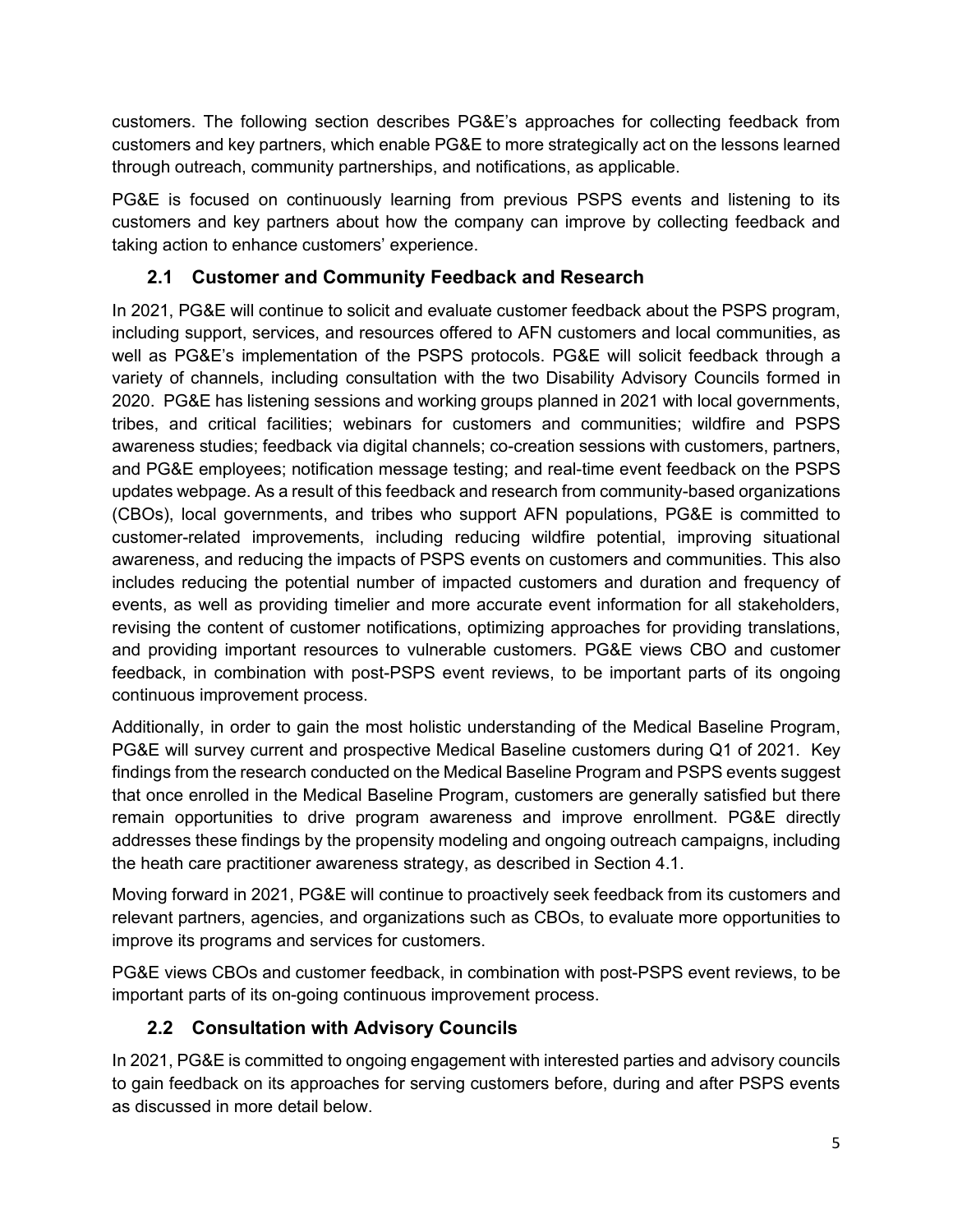#### <span id="page-7-0"></span>**2.2.1 PG&E People with Disabilities and Aging Advisory Council**

In 2020, PG&E launched an AFN-focused advisory council, called the People with Disabilities and Aging Advisory Council (PWDAAC). The PWDAAC is a diverse group of recognized CBO leaders supporting people with developmental or intellectual disabilities, physical disabilities, chronic conditions, injuries, and older adult communities, as well as members and advocates from within these communities. The PWDACC met December 18, 2020 and will continue to meet quarterly and on an Ad Hoc basis as needed in 2021. There were two key areas identified by the PWDAAC in 2020. The first is for PG&E is to improve the battery resource allocation and distribution with CBO partners by evaluating process changes to execute resources more efficiently. The second is to host regional CBO Resource Partner Strategy workshops to connect various resource partners and share best practices. PG&E will convene the Council at least four meetings per year. PG&E envisions convening the council quarterly, although the frequency or timing may be modified near the PSPS season. PG&E will continue to solicit feedback from the Council regarding PSPS, Medical Baseline, and other programs that support the AFN community. Due to COVID-19 pandemic conditions, PG&E will host virtual meetings until it is safe to hold in-person meetings.

#### <span id="page-7-1"></span>**2.2.2 Statewide AFN Council**

In 2021, PG&E will continue to actively engage with the other California electric investor-owned utilities (IOUs) to continue the Statewide Joint IOU AFN Advisory Council launched in 2020. The first statewide AFN Disability Advisory Council Meeting was held on January 22 with the primary objective of partnering to identify and reach non-medical baseline, self-identified AFN customers during PSPS events and other major disasters and determine gaps in services and resources. PG&E will work with San Diego Gas & Electric (SDG&E) and Southern California Edison (SCE) to continue to engage with members, advocates, and leaders across all populations identified as vulnerable, to inform a more holistic and strategic view on how to help the many constituencies served by the utilities. The joint IOUs aim to convene the Council for no less than four meetings per year. The meetings will be held virtually given the current COVID-19 pandemic conditions and will move to in-person meetings when it is safe to do so. The first meeting was held on January 22, 2021. The AFN Disability Advisory Council will meet monthly during the first quarter and will move to quarterly in Q2.

#### <span id="page-7-2"></span>**2.2.3 Other Advisory Groups**

PG&E will also continue to engage with and solicit feedback on its AFN Plan from other existing advisory groups, including:

• **Disadvantaged Communities Advisory Group:** An advisory group that meets quarterly led by the CPUC and California Energy Commission (CEC), with representatives from disadvantaged communities. The purpose of this group is to review and provide advice on proposed clean energy and pollution reduction programs and determine whether those proposed programs will be effective and useful in disadvantaged communities. PG&E engages with this group on a broad range of topics impacting disadvantaged communities and plans to provide information and gain input about its wildfire mitigation activities, including PSPS, in Q2 2021.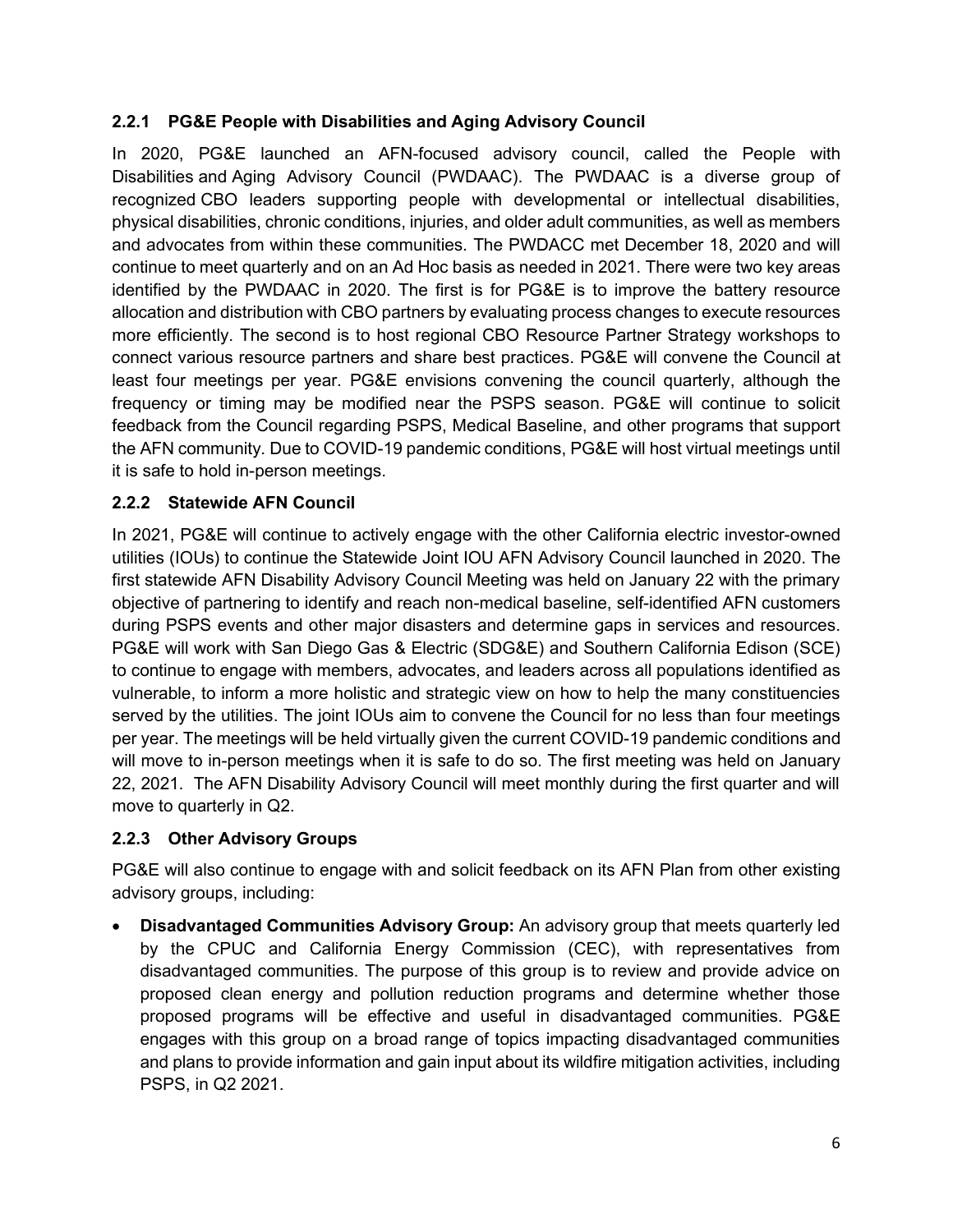- **Low Income Oversight Board (LIOB):** A board established to advise the CPUC on lowincome electric and gas customer issues and programs. PG&E also engages with this group throughout the year on issues relevant to low-income programs and communities and plans to provide information and gain input about its wildfire mitigation activities, including PSPS, in Q2 2021.
- **Local Government Advisory Councils and Working Groups:**  Pursuant to the PSPS Phase 2 Decision (D.20-05-051), PG&E will include representatives from the AFN community on both the PSPS Regional Working Groups and PSPS Advisory Board. PG&E is in the process of establishing these coordination venues. Additionally, PG&E hosts local wildfire safety sessions with each County Office of Emergency Services (OES) in advance of wildfire season. PG&E's plans to support AFN populations are included in these sessions for awareness and opportunity for feedback.
- **Customer Advisory Panel, Low-Income and Communities of Color:** PG&E will continue to solicit input from members of its Low-Income and Communities of Color Customer Advisory Panel, which assists PG&E by providing input on outreach and engagement strategies with communities of color and underserved communities on a broad spectrum of topics, including supplier diversity, consumer education, and employment training opportunities. PG&E has presented its wildfire mitigation activities, including PSPS, to this Advisory Panel in the past and plans to highlight its 2021 plan and seek feedback at the meetings to be held in Q1 and Q2 of 2021.

# <span id="page-8-0"></span>**3 Customer Programs and Available Resources**

To aid in the support and preparedness of PG&E's most vulnerable customers, PG&E provides customers who may have access and functional needs with a broad range of programs and resources before and during PSPS events. PG&E is committed to continuously identifying improvements and new opportunities. We describe its approaches for support below.

### **3.1 Disability Disaster Access and Resources Program**

<span id="page-8-1"></span>In 2021, PG&E continues our partnership with the California Foundation for Independent Living Centers (CFILC)<sup>6</sup> through the Disability Disaster Access and Resources Program (DDAR). This collaboration is a readiness program to support people with disabilities and older adults before, during, and after a PSPS.

DDAR is implemented by participating local Independent Living Centers (ILCs) that are coordinated by the umbrella CFILC organization. <sup>8</sup> The program enables ILCs to support people with disabilities, medical and independent living needs, and older adults before, during, and after PSPS events by providing program outreach, assessments, personalized emergency planning discussions, and delivering portable batteries to those who qualify. CFILC offers PSPS in-event support for qualifying customers by providing hotel accommodations, accessible transportation to hotels and Community Resource Centers (CRCs), food vouchers, gas cards for fuel, and backup batteries. Customers may be provided batteries through various options, which include long-term loan program, short term loan program, lease to own and financial loan.

Also, CFILC responds to Medical Baseline customer escalations received from PG&E's Call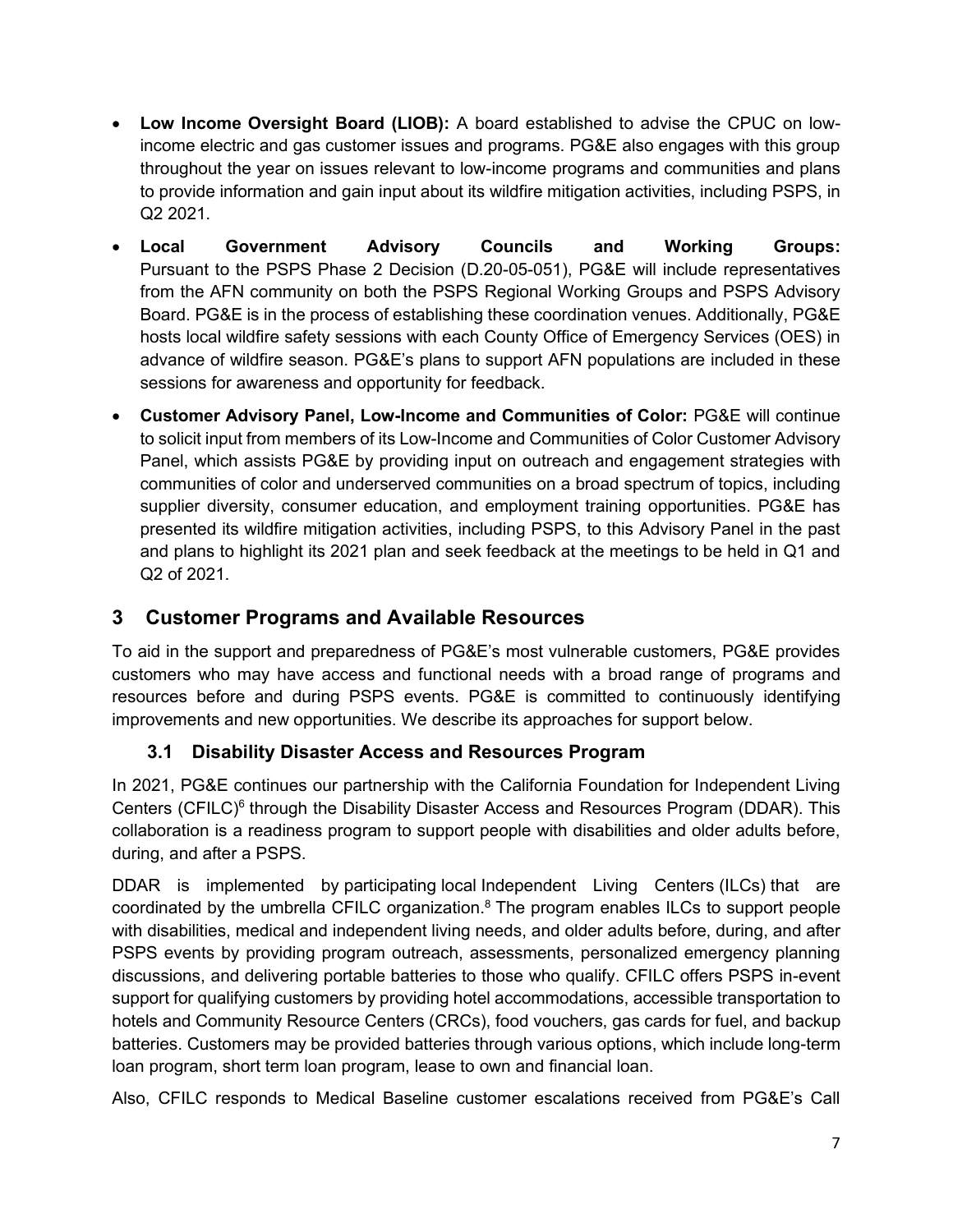Center during PSPS events and provides the above-mentioned resources accordingly. In Q1 2021, CFILC will analyze 2020 program activities and propose improvements to the program for 2021. They will partner with PG&E to host regional collaboration meetings with external PSPS resource partners. The purpose of these meetings will be for resource partners to align with the other partners within their region for a better understanding and coordination of resources available in regions. This effort will improve the overall customer experience for the 2021 wildfire season.

# **3.2 Portable Battery Program (PBP)**

<span id="page-9-0"></span>The PBP was launched in August 2020, leveraging input from the five Low Income Home Energy Assistance Program (LIHEAP) providers, Richard Health and Associates (RHA), and The Energy Alliance Association (TEAA) as local assessment and delivery partners. The Program provides support for low-income, Medical Baseline customers, and other AFN populations that are higher risk for PSPS events. PBP supports customers through multi-level outreach completed by both PG&E and local entities. Local Delivery Partners complete customer assessments, determine the type of portable battery that would best serve the assessed customer, and coordinate delivery of the battery to the customer's house.

In 2020, PG&E procured several battery sizes (ranging from 400Wh to 6,000Wh) to accommodate the power needs for a variety of medical devices. The larger 5,000Wh batteries were loaned out to higher energy demand customers, as well as given to various CBO Resource Partner Food Banks in high fire-threat areas.

Like the DDAR Program, PBP enables local resources to focus on understanding customer needs through conversation, discussing emergency plan preparedness, and assessing the best resiliency solution for each customer during a PSPS event. PBP partners contact customers, assess their energy needs<sup>4</sup> for medical devices and the household's overall preparedness for a PSPS event, and deliver a right-sized battery to qualified customers.

In 2021, PG&E plans to continue refine PBP, which includes streamlining the customer experience to minimize confusion and maximizing logistical efficiencies with the DDAR program and amongst local delivery partners. PG&E will focus on enhancing the capabilities of local resources to support assessments and deliveries of batteries to qualified customers in preparation for the 2021 PSPS wildfire season.

PG&E benchmarked these activities with the other IOUs throughout 2020 to identify best practices and share lessons learned. In 2021 PG&E and the other IOUs will continue to expand this collaboration which could include coordination on battery technology and program design.

# **3.3 Other Continuous Power Programs**

<span id="page-9-1"></span>The Self-Generation Incentive Program (SGIP) provides incentives for permanent battery systems that can provide whole-home backup power during PSPS in addition to providing grid

<sup>4</sup> The number of completed energy assessments and battery deliveries depend on customers who respond to outreach, are willing to participate, and have medical devices that are eligible to be supported by a battery.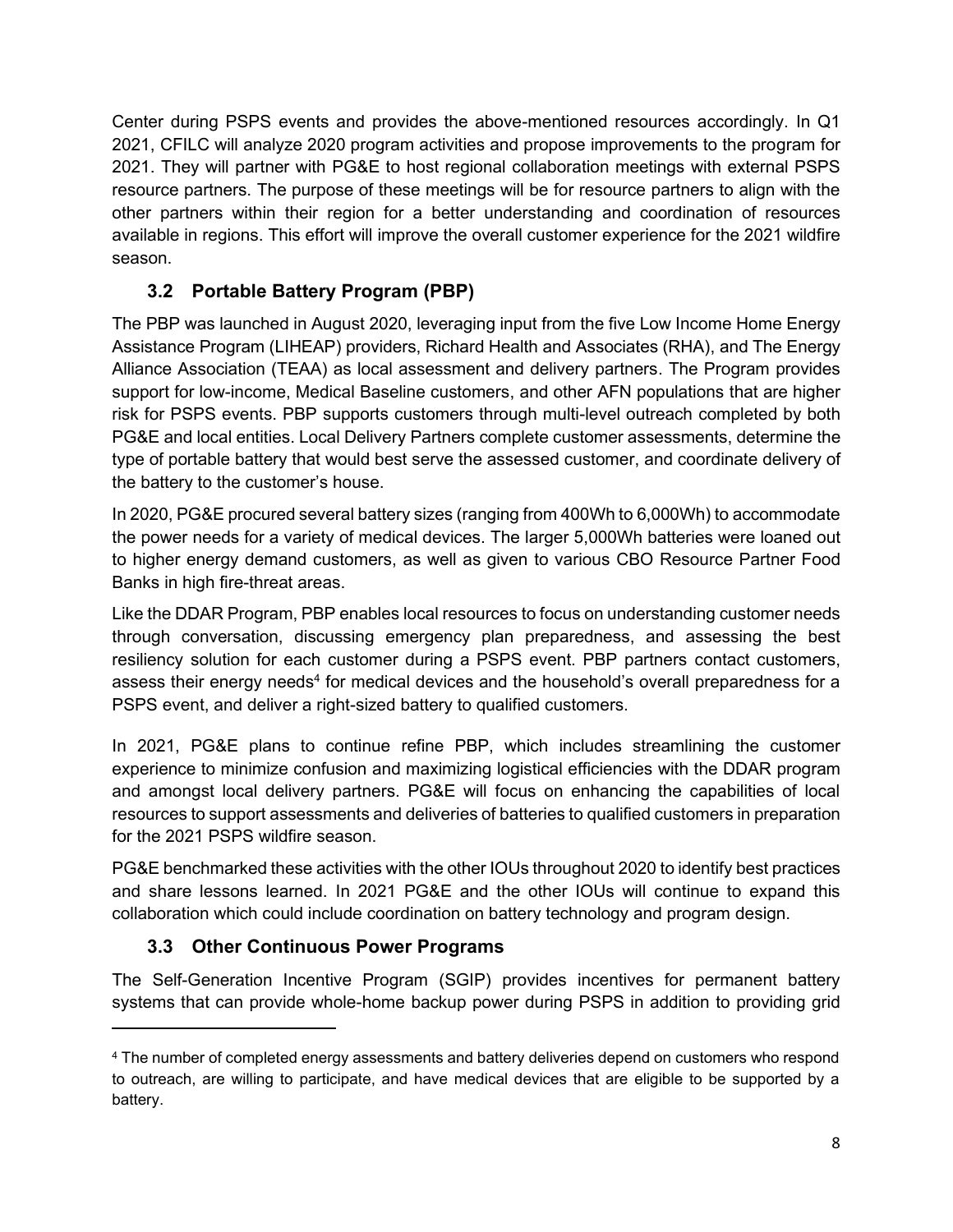and customer benefits. Since 2019 with the passage of AB 1150, SGIP has evolved to focus on supporting vulnerable customers (e.g., MBL) in High Fire Threat Districts (HFTDs) and customers who have experienced two or more PSPS events to improve regional resiliency. PG&E is the Program Administrator for SGIP in our service territory and coordinates the program marketing and outreach with efforts to support the continuous power needs of the AFN Community.

Launched in April 2020, the SGIP Equity Resiliency Budget (SGIP ERB) provides incentives that can cover up to 100% of project cost, including battery cost, installation, and rewiring, for customers who are considered Equity Resiliency<sup>5</sup>.

In 2020, SGIP received over 5,900 ERB applications, which included approximately 2,000 Medical Baseline Customers and 3,000 Electric Well Pump customers. There were also 677 Equity Resiliency interconnections in 2020. The entire \$270M SGIP ERB for 2020-2024 was fully subscribed by the end of September 2020 (four months after the budget opened)— setting the stage for a big year of project installations and interconnections in 2021.

To support the SGIP ERB, PG&E developed and submitted a Residential Equity Resiliency Marketing Plan to improve awareness and encourage adoption of the Medical Baseline program for qualified customers in HFTDs or those who experience 2 or more PSPS events. PG&E's strategies included direct outreach, partnering with outreach-focused contractors and CBOs, training local ILCs, and more. PG&E believes this helped drive interest in SGIP and batteries and the uptick in Medical Baseline applications.

PG&E also launched the Developer Advance Financial Assistance Pilot Program that provides an upfront payment incentive for approved developers installing SGIP-eligible battery projects for qualifying residential customers applying for Equity and Equity Resiliency SGIP budget categories. In exchange, developers provide customers with a no-money-down battery installation to remove cost barriers and ensure that vulnerable residential customers can participate in the SGIP program to improve their energy resiliency. The pilot was approved in July 2020 and PG&E was able to help over 200 Medical Baseline customers remove cost barriers to participate in the SGIP program. PG&E will continue efforts on the Developer Advance Pilot in 2021.

SGIP program design is an ongoing effort led by the CPUC, and PG&E is actively participating to shape rules to benefit our AFN customers in the future and will work with stakeholders to evaluate

#### <sup>5</sup> **Equity Resiliency Residential Criteria:**

• AND meets one of the following: 1) Lives in a Tier 2 or 3 High Fire Threat District 2) Lost power in a PSPS event 2+ times

#### **Equity Resiliency Non-Residential Criteria:**

• Must either 1) serve critical facilities or infrastructure to one or more disadvantaged communities 2) Serve critical facilities or infrastructure to one or more income qualified community

AND meets one of the following: 1) Located in a Tier 2 or 3 HFTD 2) Lost power in a PSPS event 2+ times

<sup>•</sup> Must meet one of the following: 1) Be a Medical Baseline Customer 2) Notified PG&E of a medical condition that could be life-threatening if power is lost 3) Have SASH, DAC-SASH, MASH or SOMAH incentives reserved 4) Rely on electric pump wells for water supplies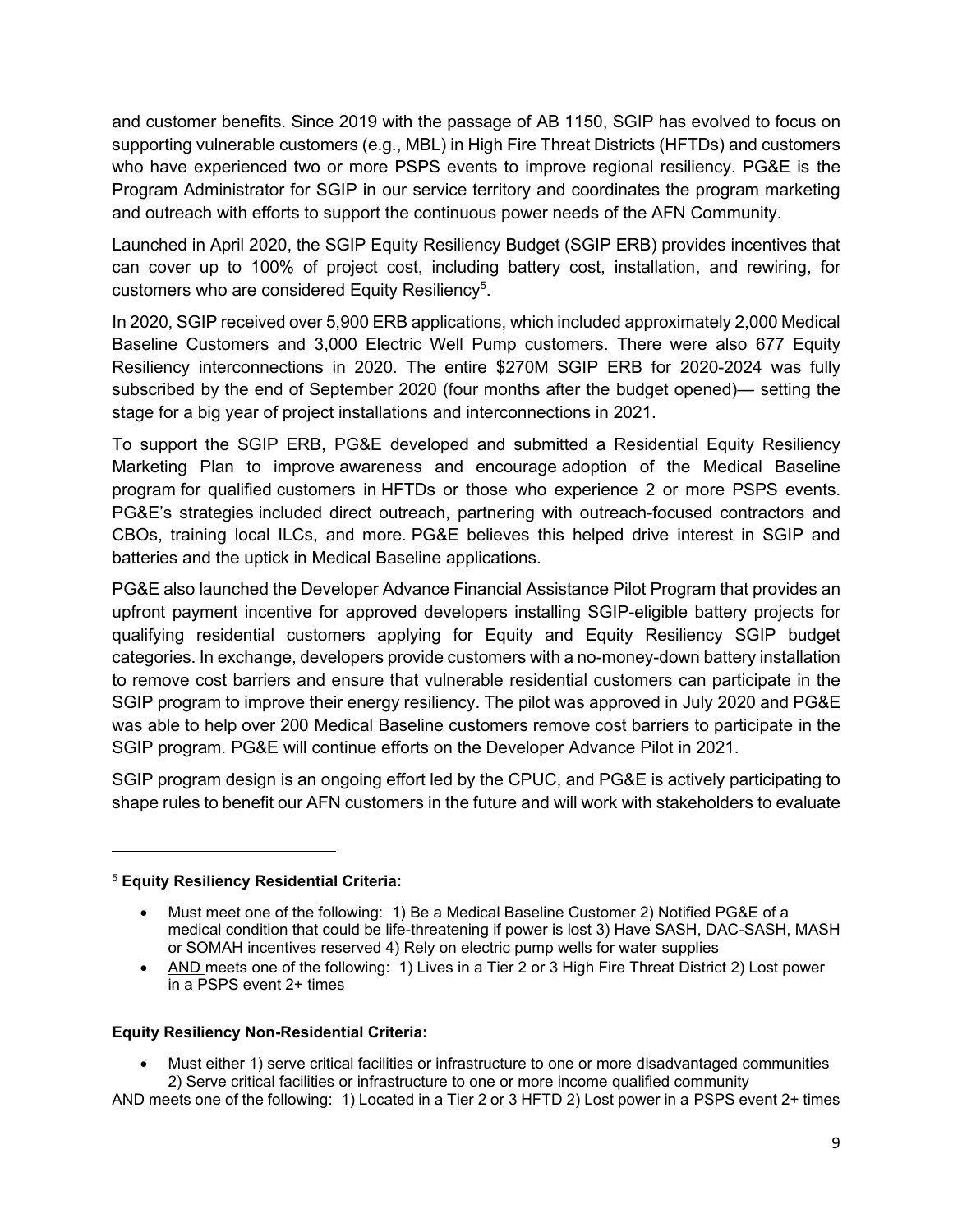<span id="page-11-0"></span>the program's ability to support AFN customers.

### **3.4 Other Options**

PG&E built awareness and educated customers about commercially available temporary backup power options not available through SGIP and pointed customers to pge.com/backuppower to identify and compare a variety of backup power options.

PG&E is exploring opportunities to support customers with resiliency measures ahead of the 2021 PSPS season. The Well Pump Generator Rebate Program was launched in May 2020 and supports rural customers who rely on well-water powered electricity. Eligibility includes lowincome, residential customers on PG&E's CARE/FERA program who rely on pumped wells for water service and reside in a Tier 2 or 3 HFTD. These customers can receive a \$500 rebate for qualifying backup generators. Eligible customers not enrolled in the CARE/FERA program can qualify for a \$300 rebate. The team is looking to expand upon this program in 2021.

PG&E continues to benchmark programs with IOU partners sharing lessons learned and best practices.

### <span id="page-11-1"></span>**3.5 Programs Serving Medically Sensitive, Low-Income Customers, and Disadvantaged Communities**

Before, during, and after PSPS events, PG&E will continue to promote relevant programs that serve customers who may have access and functional needs to support safety and preparedness, rate discounts, energy efficiency programs, and resiliency. PG&E will continue to use these programs to assist low-income and disadvantaged communities by reducing their energy burden.

### <span id="page-11-2"></span>**3.5.1 Medical Baseline Program**

The Medical Baseline Program, also known as Medical Baseline Allowance, is an assistance program for residential customers who have special energy needs due to qualifying medical conditions. The program includes two different kinds of support to customers:

- 1. **A lower rate on their monthly energy bill:** All residential customers on this program receive an allotment of energy every month at the lowest price available on their rate, called the Baseline Allowance.
- 2. **Extra notifications in advance of a PSPS event:** Medical Baseline customers who are identified as potentially being impacted by a PSPS event will receive a customized notification via phone, text, and email that requests a confirmation of received notification. We send additional notifications to these customers to attempt to verify receipt of notifications, with hourly notification retry attempts for those customers who have not confirmed receipt of their notification. PG&E conducts site visits (referred to as "door knocks") if these notifications were not previously confirmed by the customer. These extra notification steps are intended to ensure our medically sensitive customers know when to prepare and activate their emergency plans.

To qualify for the Medical Baseline Program, a California-licensed medical practitioner certifies that a full-time resident in the home has one of the following medical issues that require heating and/or cooling and/or it is medically necessary to prevent deterioration of the patient's medical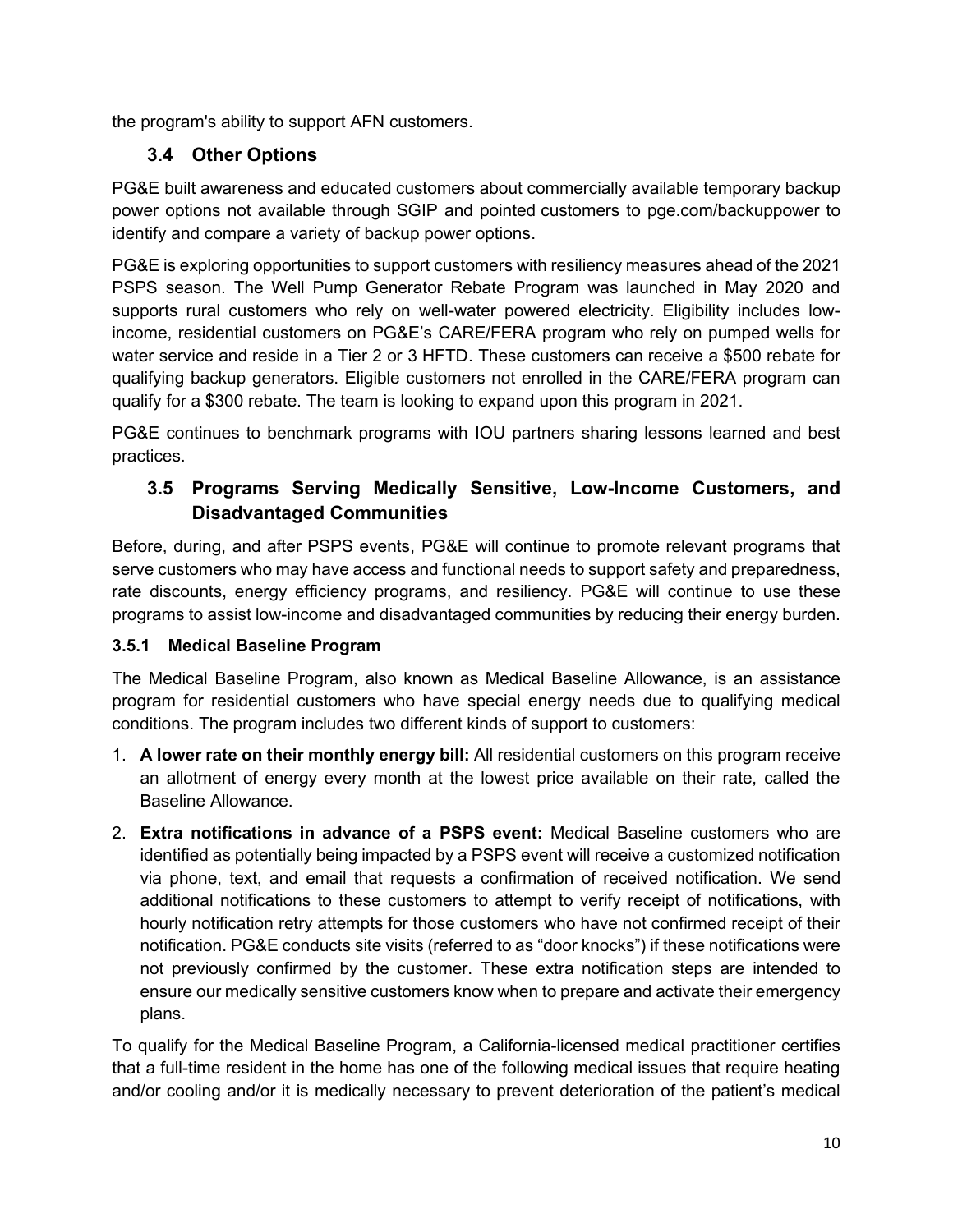condition: paraplegic, quadriplegic, hemiplegic, multiple sclerosis or scleroderma, a compromised immune system, life-threatening illness, or any other condition. However, due to COVID-19's unique impact on customers' ability to see their doctors, PG&E submitted Advice Letter 4244- G/5816-E and supplements<sup>6</sup> to suspend all customer removals from the Program and allow customers to enroll without authorization from a qualified medical practitioner. PG&E extended these protections through April 16, 2021, $<sup>7</sup>$  consistent with the Commission's direction to provide</sup> protections to residential and small business customers in response to COVID-19 in Resolution M-4842.

### <span id="page-12-0"></span>**3.5.2 Energy Savings Assistance (ESA) Program**

The ESA program provides free home weatherization, energy-efficient appliances, and energy education services to income-qualified PG&E customers throughout our service territory.<sup>8</sup> The ESA program emphasizes long-term and enduring energy savings, serving all willing and eligible low-income customer populations by providing program measures such as refrigerators, water heaters, furnaces, light-emitting diodes (LEDs), appliances, attic insulation, and other weatherization measures at no cost to the customer. The ESA program is available to both homeowners and renters of all housing types.

PG&E's ESA program contractor network is made up of both private contractors and CBOs that have close ties to the communities in which they serve, and we believe this will continue to be an important channel for PG&E's PSPS outreach. In addition to the program offerings to qualifying customers, PG&E includes emergency planning education as part of the on-boarding and regular training with ESA contractors, so these contractors can share emergency preparedness and PSPS messaging with ESA program participants. Furthermore, PG&E has requested funding for its future ESA program<sup>9</sup> to be able to distribute YETI coolers to ESA participants who reside in Tier 2 or 3 HFTDs, allowing them to keep food cold for an extended duration and possibly prevent food spoilage during an outage. PG&E will begin providing these resources if this funding is authorized in 2021.

#### <span id="page-12-1"></span>**3.5.3 California Alternate Rates for Energy Program (CARE) / Family Electric Rate Assistance Program (FERA)**

The California Alternate Rates for Energy Program (CARE) and Family Electric Rate Assistance Program (FERA) are PG&E discount programs that help eligible customers afford their energy

<sup>6</sup> PG&E submitted Advice 4227-G/5784-E on on March 19, 2020 and supplemental advice letters on April 3, 2020 and May 21, 2020. The Commission approved Advice 4227-G/5784-E on July 27, 2020.

<sup>7</sup> For more information, see Advice 4244-G/5816-E (and supplements) and 4370-G/6066-E.

<sup>8</sup> Authorized in D.16-12-022 as modified by D.17-12-009. To qualify for the ESA program, a residential customer's household income must be at or below 200% of FPG, as required in D.05-10-044. The 2017- 2020 ESA program continues to follow the policy and guidance outlined in D.07-12-051, which required the IOUs to offer all eligible customers the opportunity to participate in the program, and to offer participants all cost-effective energy efficiency measures by 2020.

<sup>9</sup> Funding requested in Application (A.) 19-11-003: PG&E's six-year Energy Savings Assistance and California Alternate Rates for Energy Programs and Budget for the 2021-2026 Program Years.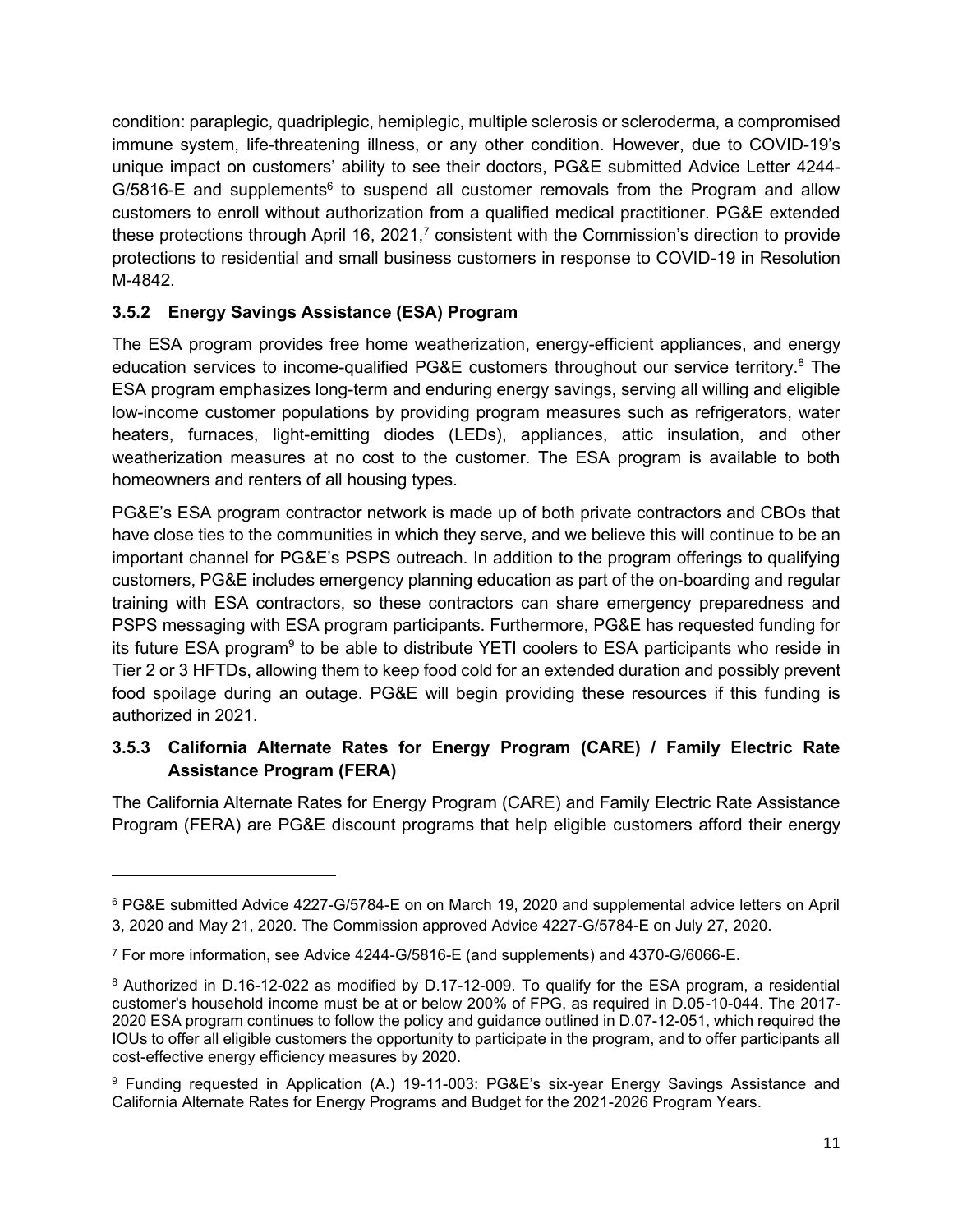bills. Over 1.6 million customers are receiving bill discounts through these two programs.<sup>10</sup>

Training for CARE outreach contractors will continue quarterly in 2021 for new contractors and as a refresher for existing contractors. The training also highlights emergency preparedness programs, as well as a PSPS overview, to be used in holistic customer education about relevant PG&E programs during enrollment.

### **3.6 Community Resource Centers (CRCs)**

<span id="page-13-0"></span>To minimize outage impacts and to serve our communities and more vulnerable customers during a PSPS event, PG&E opens CRCs in impacted counties and tribal communities to provide customers and residents a safe location to meet their basic power needs, such as charging medical equipment and electronic devices.

#### <span id="page-13-1"></span>**3.6.1 CRC Resources and Types**

PG&E mobilizes CRCs in impacted communities to open as soon as possible from the time of de-energization until the time electric service is fully restored. CRC standard operating hours are from 8:00 AM-10:00 PM. PG&E will open a combination of indoor, outdoor, micro, and/or mobile CRCs with a variety of resources available to customers including:

- PSPS event information
- ADA-compliant restrooms and hand-washing stations
- Tables and chairs
- Power strips to meet basic charging needs (including charging for cell phones and laptops)
- Medical device charging
- Wi-Fi and cellular service access
- Information cards with in-language resources
- Water, snacks, and other essential items

At Indoor CRC's, PG&E also offers visitors heating and cooling, which may include blankets, bagged ice, or battery chargers.

#### <span id="page-13-2"></span>**3.6.2 COVID-19 Considerations**

Due to COVID-19, PG&E will continue to adapt its 2021 CRC approach to reflect appropriate public health considerations. In some cases, indoor CRCs will be replaced with Micro CRCs (smaller, open-air tents) and Mobile CRCs (vans) to accommodate physical distancing and COVID-19 guidelines. [Table 1](#page-13-3) below outlines the different CRC types and resources.

#### <span id="page-13-3"></span>**Table 1: Types of Community Resource Centers**

<sup>10</sup> As of 1/11/21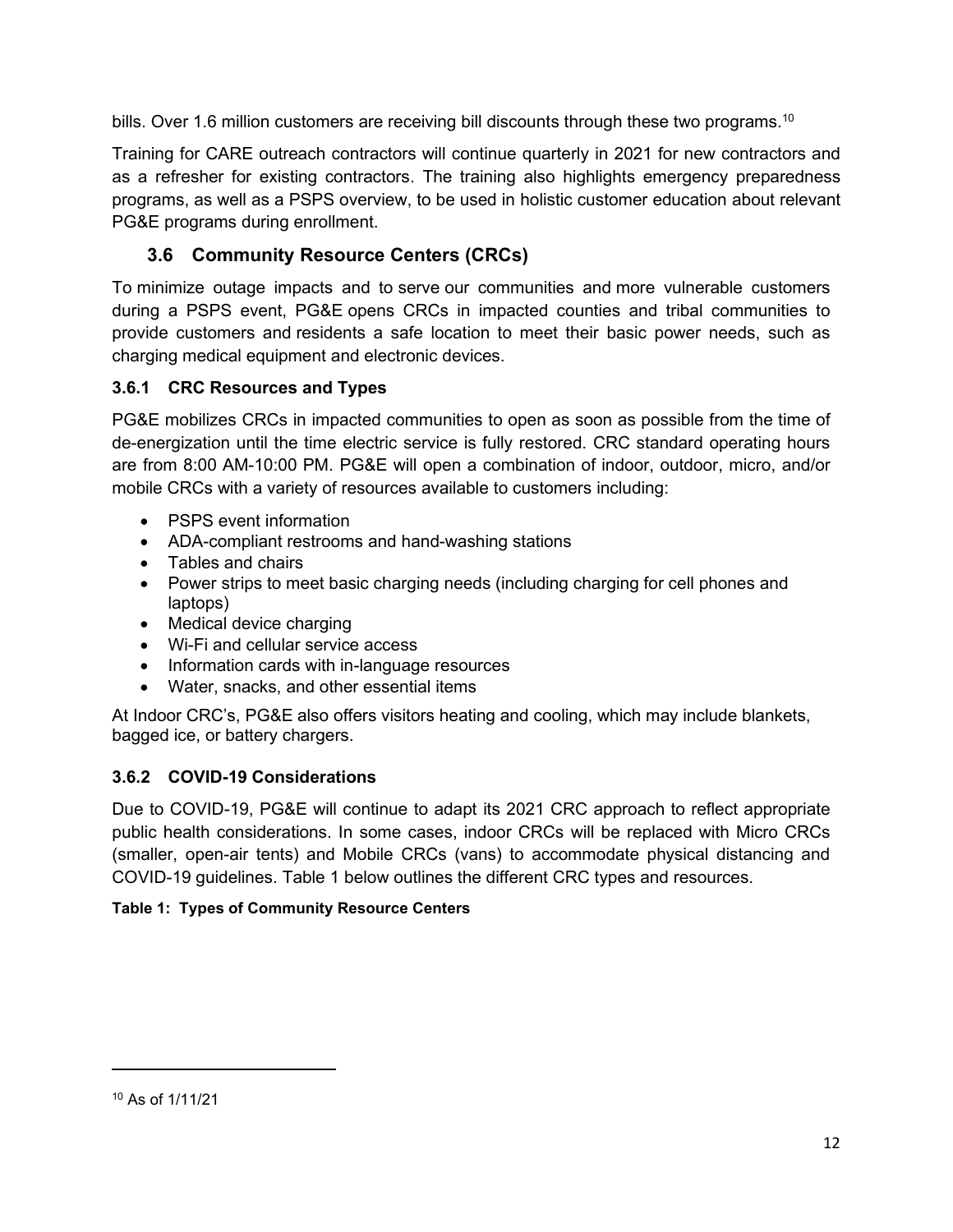|                                                  |                                                           | CRC                                              | CRC                                                 |                                           |
|--------------------------------------------------|-----------------------------------------------------------|--------------------------------------------------|-----------------------------------------------------|-------------------------------------------|
| <b>Details/Resources</b>                         | <b>Indoor</b>                                             | <b>Tent</b>                                      | <b>Micro</b>                                        | <b>Mobile</b>                             |
| <b>CRC Overview</b>                              | Indoor site<br>(i.e., Community Center)                   | Soft-sided tent<br>at outdoor site               | Open air tents<br>at outdoor site                   | Sprinter van and tents<br>at outdoor site |
| If Physical Distancing Required                  | Grab-and-go bags*;<br>metering and physical<br>distancing | N/A; due to size limits of<br>tent, will not use | Grab-and-go bags*; metering and physical distancing |                                           |
| COVID-19 Health and Safety Measures              | $\times$                                                  | $\times$                                         | X                                                   | $\times$                                  |
| ADA-Accessible Restroom and Hand-Washing Station | $\times$                                                  | $\times$                                         | $\times$                                            | $\times$                                  |
| <b>Heating and Cooling</b>                       | $\times$                                                  | $\times$                                         |                                                     |                                           |
| Device Charging                                  | $\times$                                                  | $\times$                                         | $X^{**}$                                            | $X^{**}$                                  |
| Wi-Fi Service                                    | $\times$                                                  | $\times$                                         | $\times$                                            | $\times$                                  |
| <b>Bottled Water</b>                             | $\times$                                                  | $\times$                                         | $\times$                                            | $\times$                                  |
| Non-Perishable Snacks                            | $\times$                                                  | $\times$                                         | $\times$                                            | $\times$                                  |
| <b>Tables and Chairs</b>                         | $\times$                                                  | $\times$                                         | $X^{\star\star\star}$                               | $X***$                                    |
| <b>Bagged</b> Ice                                | $\times$                                                  | $\times$                                         |                                                     |                                           |
| <b>Blankets (quantities limited)</b>             | $\times$                                                  | $\times$                                         | X                                                   | $\times$                                  |
| <b>Security Personnel</b>                        | $\times$                                                  | $\times$                                         | $\times$                                            | $\times$                                  |
| Wind/Weather-Resistant                           | X                                                         | Limited                                          |                                                     |                                           |

\*Bag contains device charger, water, snacks and info card. \*\*On-site charging for medical devices only. \*\*\*Tables and chairs for customers charging medical devices.

As of December 18, 2020, PG&E has secured 260 event-ready outdoor sites and 98 eventready indoor sites for a total of 358 sites. These sites will be ready for deployment in 2021. PG&E will continue to identify potential sites for both indoor and outdoor CRC locations.

#### <span id="page-14-0"></span>**3.6.3 AFN Considerations**

PG&E has taken the following steps to base the CRC plan on local demographic data so that it meets a variety of safety needs for the AFN population including, people with disabilities, Medical Baseline customers, and the aging community.

- ADA evaluation and remediation investment at indoor sites, along with compliance checklists for onsite personnel
- Consultation with counties and tribes via PG&E's Local Public Affairs (LPA), Public Safety Specialist (PSS), and tribal liaison teams regarding CRC locations based on specific and/or local demographics
- Public transit evaluation of distance and accessibility for indoor and outdoor sites
- Creation of accessible parking either through restriping, signage, and/or cones
- Provision of:
	- o ADA-accessible, portable restroom and hand-washing station at all CRC sites
	- $\circ$  Braile and printed copies of information cards with in-language resources
	- $\circ$  Clear face shields for customers who cannot wear a face mask due to medical conditions and/or are hard of hearing and/or utilize lip reading as a communication method
	- o Signage created per accessibility standards
- Prioritization of medical equipment charging at all CRC sites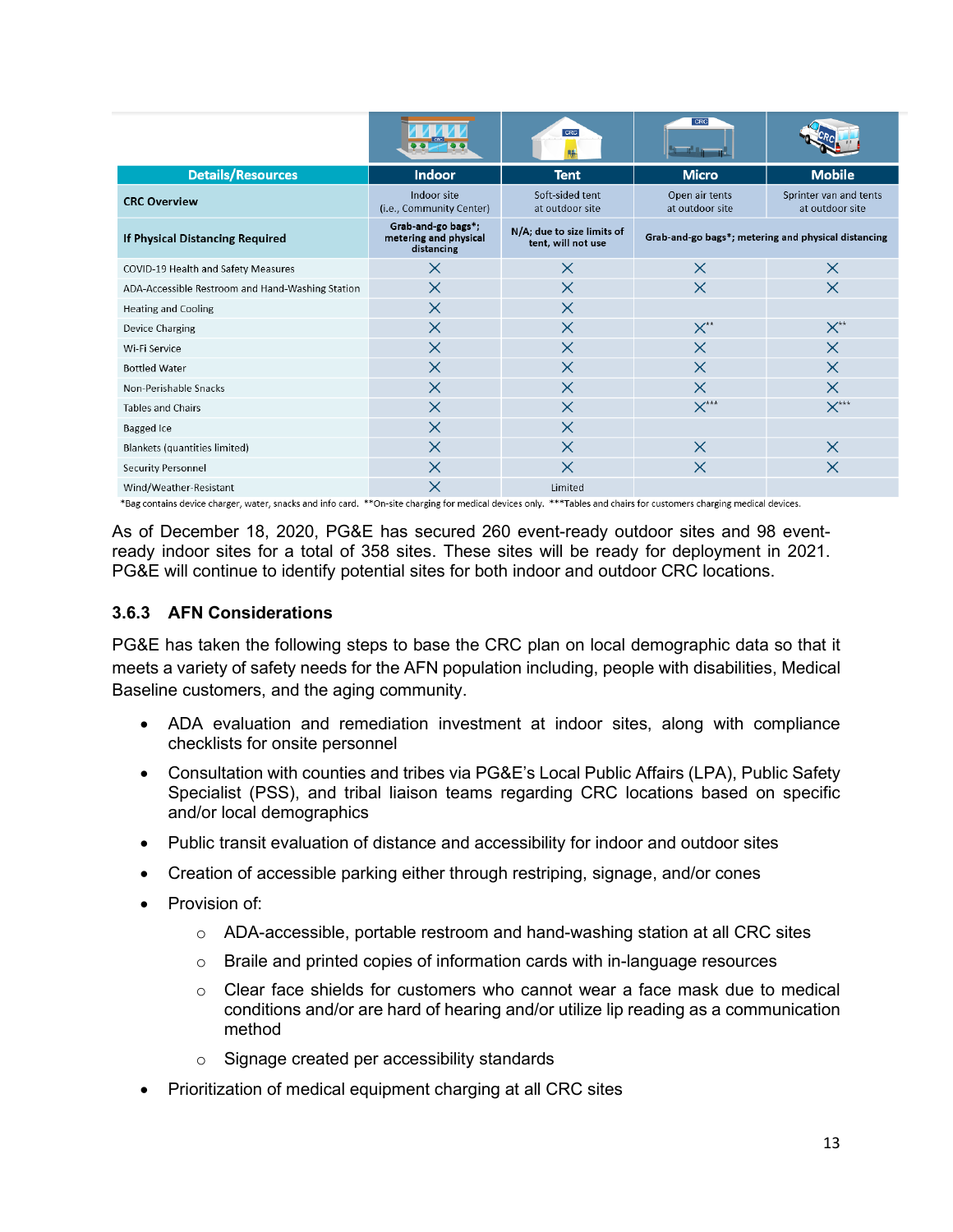• Illuminated traffic directional signage to the location on a roadway (not being able to find the location was raised as an issue by the ADA community)

#### **3.7 Food Banks**

<span id="page-15-0"></span>PG&E's Community Resilience Fund has previously provided grants to food banks to support services to vulnerable customers during emergencies, including wildfires, power outages, and PSPS. This program will assess the needs of food banks and provide grants in 2021.

In 2020, PG&E partnered with 21 local food banks to provide food replacement to families during a PSPS event and three days following service restoration. PG&E will continue to support the partnerships established with these local food banks through the PSPS season in 2021. PG&E will also look for opportunities to further expand local food bank partnerships into areas that are more likely to experience a PSPS event.

#### **3.8 Meals on Wheels Partnerships**

<span id="page-15-1"></span>PG&E partnered with 18 Meals on Wheels providers through our service area to provide seniors who are impacted by a PSPS event with one additional meal (or two) per day for the duration of a PSPS event. PG&E will maintain these partnerships through 2021. PG&E will also look for opportunities to expand Meals on Wheels partnerships into areas that are more likely to be impacted by a PSPS event.

#### **3.9 Grocery Delivery Services**

<span id="page-15-2"></span>PG&E has partnered with Food For Thought in Sonoma County. Food For Thought provides groceries to customers who are impacted by a PSPS event and are homebound due to advanced medical conditions. PG&E will maintain the partnership with Food For Thought through the 2021 PSPS season. PG&E will also work with Food For Thought and their network to identify opportunities in other counties that may provide similar services.

### **3.10 2-11- Referral Services**

<span id="page-15-3"></span>PG&E has a long standing relationship with 2-1-1 through our charitable grant program. This year's funding for 2-1-1, from the charitable grant program, is planned for the late Q1, early Q2 timeframe. PG&E provided regular updates to Interface Children & Family Services 211 Program. PG&E will continue to work with 211 through the Statewide IOU AFN Advisory Council and explore opportunities to expand its partnership in 2021.

### <span id="page-15-4"></span>**4 Customer Preparedness Outreach & Community Engagement**

PG&E provides information about PSPS and emergency preparedness to customers and communities in several different ways. These activities are described below:

### <span id="page-15-5"></span>**4.1 Direct to Customer Pre-Season Outreach**

PG&E contacts customers directly to build awareness and increase participation in the Medical Baseline Program. PG&E also helps vulnerable customers prepare for PSPS events.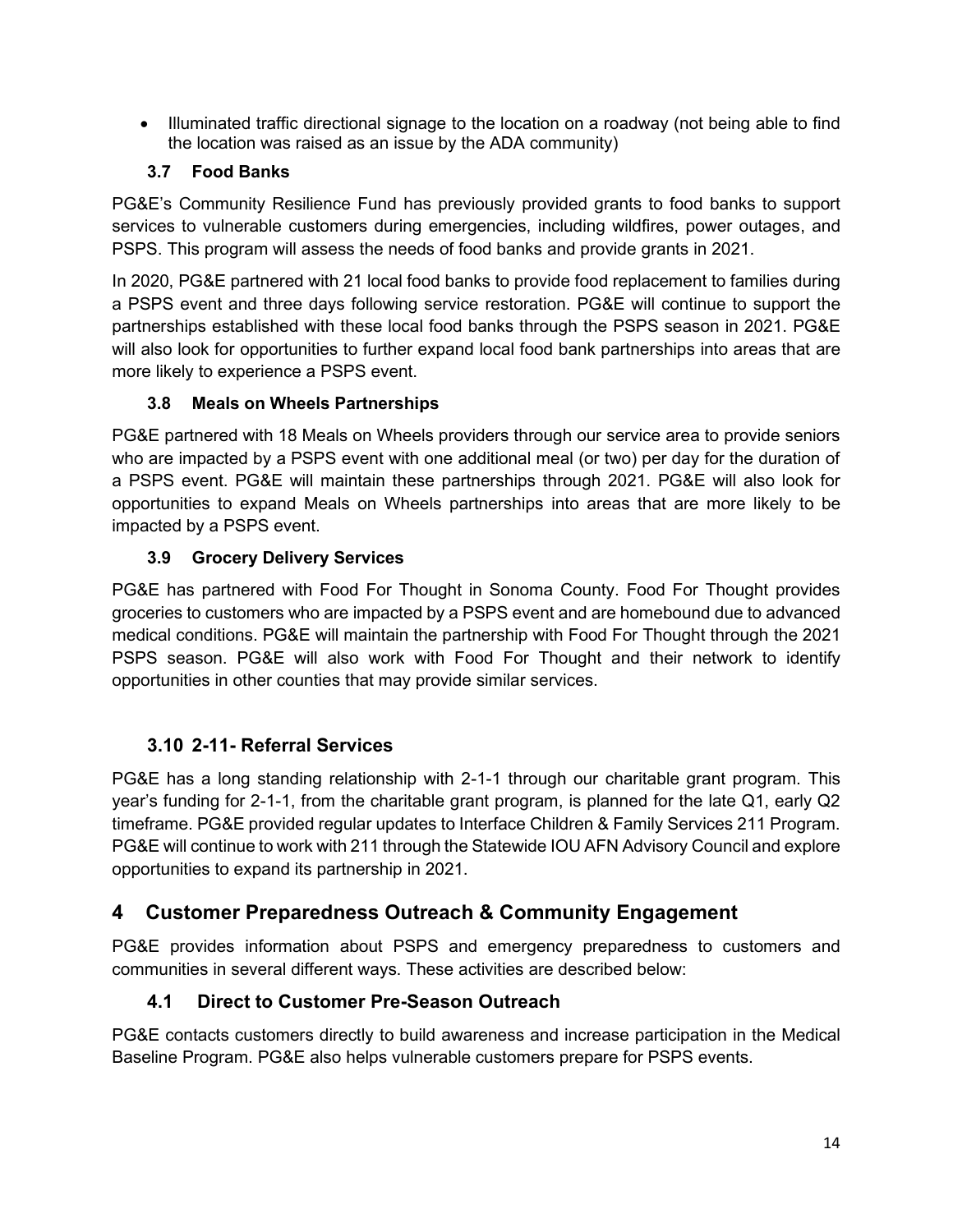#### <span id="page-16-0"></span>**4.1.1 Medical Baseline Program Acquisition and Support**

To drive awareness and enrollment in the Medical Baseline Program, PG&E plans to execute multi-channel acquisition efforts through digital media (such as paid search, social media, and/or banner ads), direct-to-customer outreach (tactics like direct mail, email, and/or PG&E bill package). Informational webinars and cross-promotion on PG&E's website will also continue to reinforce program awareness and enrollment objectives. As part of an ongoing data-driven acquisition strategy, PG&E will continue to leverage Medical Baseline propensity data to identify and efficiently target acquisition efforts to households with the highest likelihood to qualify for and enroll in the Medical Baseline Program.

In addition, PG&E will continue cross-promoting Medical Baseline where appropriate, including:

- Integration into CARE / FERA program outreach
- Providing program education and application materials to ESA contractors, and
- Featuring Medical Baseline Program information in new residential customer "Welcome" materials

PG&E will continue support for existing Medical Baseline customers, including providing PSPS and emergency preparedness information and resources and incremental PSPS event notifications. Medical Baseline Program participants are encouraged to update emergency contact information and acknowledge notifications during PSPS events.

PG&E will also continue program education among existing Medical Baseline customers to reinforce program awareness, provide preparedness information and resources, encourage updating of contact information, and remind Medical Baseline customers to acknowledge notifications during PSPS events.

In addition to the efforts mentioned above, PG&E will educate and engage HealthCare Industry Providers through a variety of channels to increase their awareness of the program. See Section 4.1.1.1, Health Care Industry Strategy for more information.

PG&E provides additional notifications for customers enrolled in its Medical Baseline Program<sup>11</sup> due to potentially life-threatening implications that power outages may have on a customer who relies on either gas or electric service for life sustainability or mobility due to medical conditions.

Throughout a PSPs event, PG&E sends automated notifications to Medical Baseline customers via phone, text, and email. All notifications to Medical Baseline customers request a confirmation that the notification was received, and the notifications continue on an hourly basis until the customer verifies receipt of the notifications (e.g., by answering the phone, pressing any key to confirm receipt, or opening their email). If a customer does not confirm receipt, PG&E will conduct door knocks to confirm the message is received in advance of de-energization. These extra notification steps are taken to ensure our medically sensitive customers are aware it is time to prepare and activate their emergency plan.

If during the door knock site visit, it is determined that translation support is needed, PG&E

<sup>&</sup>lt;sup>11</sup> Notifications also include Medical Baseline customers that are tenants of master metered accounts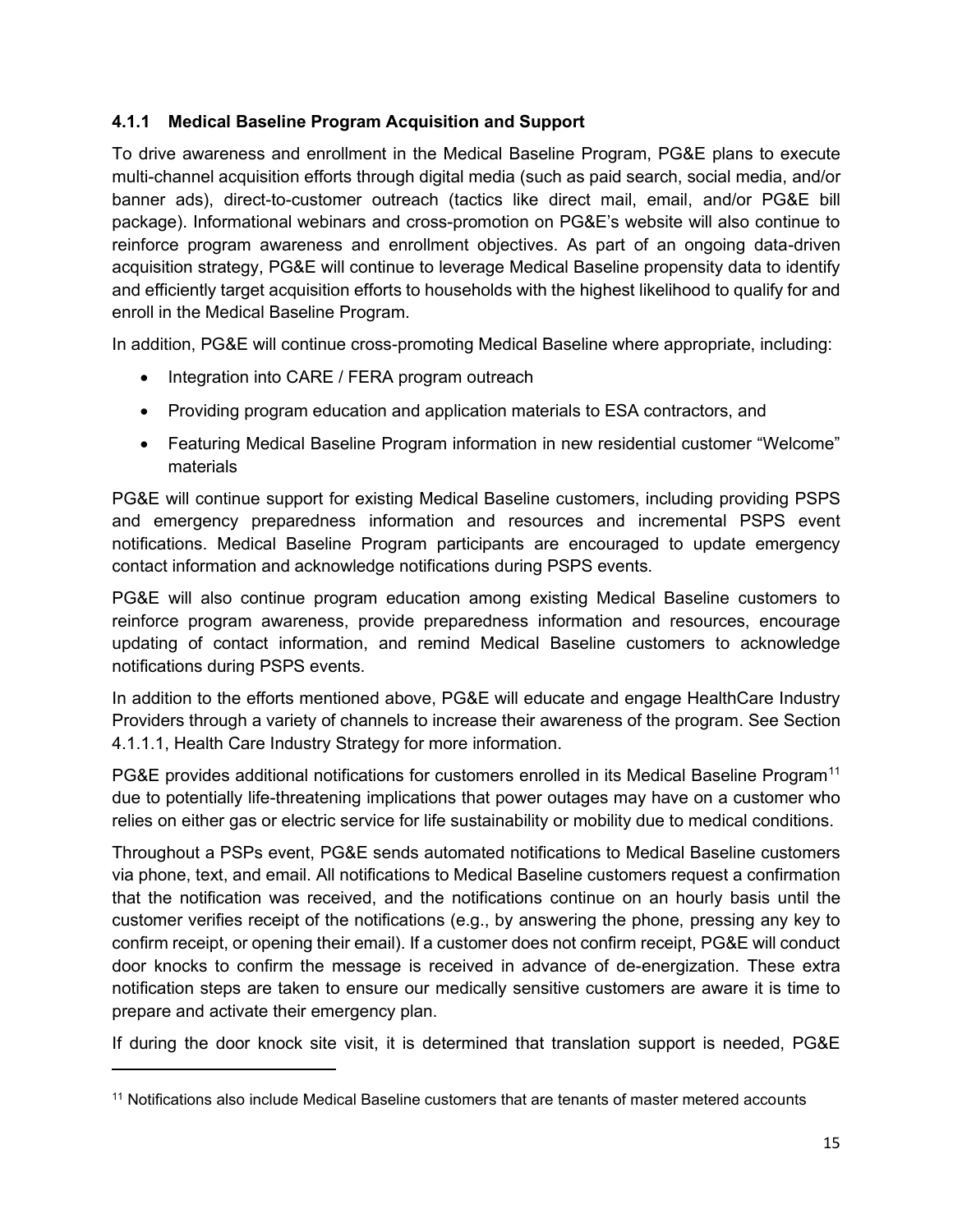representatives can use Language Line Services to communicate with the customer by either using the "Mobile Insight" app for video interpretation or by reaching an interpreter over the phone for assistance. If a customer is not home when the door knock visit takes place, a door hanger is left at the customer's door to notify the customer that PG&E visited.

### **4.1.1.1 Health Care Industry Strategy**

PG&E recognizes that ongoing engagement with healthcare practitioners, medical associations, and durable medical device suppliers in 2021 is a key opportunity to increase enrollment in the Medical Baseline Program. PG&E's qualitative research indicates that Healthcare Providers can play a key role in driving patient awareness and consideration of Medical Baseline Program benefits.

To supplement the multi-channel acquisition strategy, PG&E developed a health care industry outreach strategy in 2020. This strategy includes identifying the appropriate industries (e.g., major healthcare providers, County Health and Human Services departments, In-Home Supportive Services, social workers, medical device suppliers, medical associations) and the right contacts to share messages.<sup>12</sup>

Furthermore, PG&E expects to launch a web-based Medical Practitioner Portal in Q2 2021. Medical practitioners will be provided with education and training that allows them to use the portal and easily certify patient eligibility for the Medical Baseline Program, and/or re-certify eligibility for ongoing program participants. Coupled with the customer-facing online application (launched in 2020), this new tool further streamlines program enrollment, making participation and recertification faster and easier for customers and practitioners.

PG&E will build upon the foundational relationships established in 2020 to educate these healthcare partners about our Medical Baseline Program to encourage awareness and enrollment. PG&E will distribute a Medical Baseline Program fact sheet that has been translated into multiple languages. This fact sheet highlights the savings and safety benefits of the Medical Baseline Program for people with critical energy needs. The fact sheet can be used to educate both healthcare providers and their patients. However, PG&E acknowledges that the COVID-19 pandemic continues to place a heavy burden on health care providers and may limit the health care industry's ability to support PG&E's Medical Baseline Program recruiting goals. As such, our plans may be modified as the pandemic evolves in 2021.

### <span id="page-17-0"></span>**4.1.1.2 In-Home Supportive Services (IHSS) and Medical Baseline Program Training**

PG&E has committed to completing four training sessions in 2021 to educate In-Home Supportive Services partners on PSPS, the Medical Baseline Program, and the new Medical Practitioner Portal that will be deployed in Q2 of 2021.

<sup>12</sup> PG&E's existing contacts with these organizations are either operational in nature for PSPS, or billingrelated contacts. PG&E will need to determine new contacts at these organizations.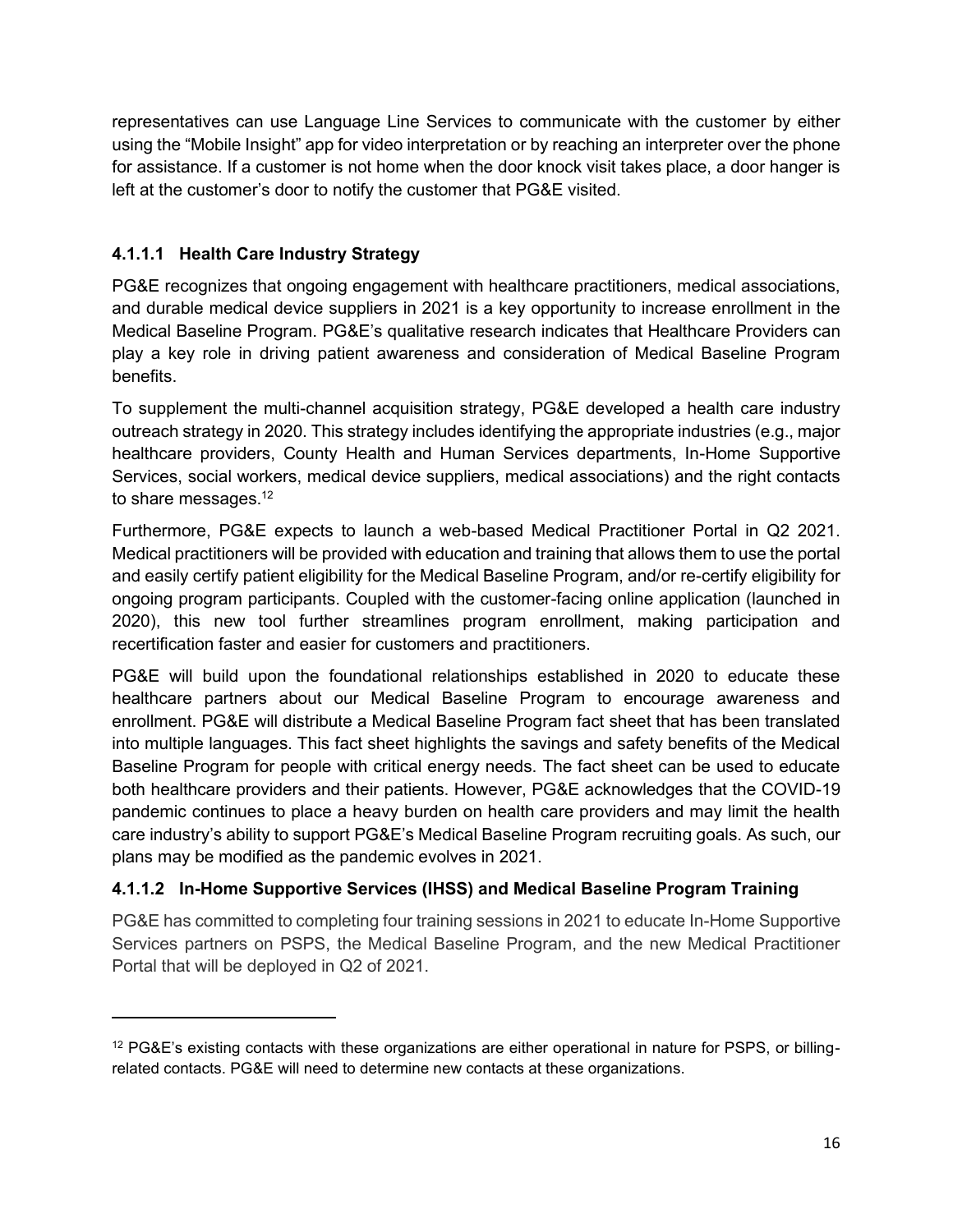#### <span id="page-18-0"></span>**4.1.2 Self-Certified Vulnerable Customer and Self-Identified Person with a Disability**

Customers can self-certify for PG&E's Vulnerable Customer status if the customer or someone in the household has a serious illness or condition that could become life-threatening if their electric or gas service is disconnected for nonpayment of their energy bill. Vulnerable customers receive an in-person visit from a PG&E representative before disconnection of service. <sup>13</sup> The representative posts a notice within 48-hours before or at the time of disconnection for nonpayment. Customers can self-certify as a vulnerable customer by calling PG&E's Contact Center or downloading the application from our website. The Vulnerable Customer status remains on the customer's account for 90 days. If the illness or medical condition extends beyond 90 days, the customer must complete the Vulnerable Customer Application to request a one-year extension. A customer who has self-certified themselves as vulnerable will not require a medical practitioner certification.

PG&E is reviewing additional communications to this AFN population before and during PSPS events. PG&E will be promoting this option through outreach with the health care industry and other health partners and CBOs, as well as medical baseline outreach as an alternative for individuals who do not qualify for the Medical Baseline Program.

#### <span id="page-18-1"></span>**4.1.3 Master-Metered Tenant Education**

PG&E will continue to drive awareness of the PSPS program to customers that are tenants of master-metered<sup>14</sup> accounts. This includes sending a tenant education kit to master-metered owners via direct mail and email (if an email address is available). This kit contains a letter to remind master-metered owners to maintain contact information for their tenants and distribute PSPS notification details to their tenants in the event of a PSPS event, as well as provide PSPS overview flyers that can be posted in communal areas. PG&E will also reach out to mastermetered owners, among other channels, to promote Address Level Alerts, an education tool that can be utilized by tenants to receive PSPS notifications for a specific address. These alerts will be available via SMS or telephone calls in multiple languages.

Additionally, Medical Baseline master-metered customers will be provided a letter encouraging them to call and update their contact number on file. This is managed separately from the customer of record data and leveraged during a PSPS event to both send direct PSPS notifications via phone and include these customers in the Medical Baseline door knock process

<sup>&</sup>lt;sup>13</sup> As part of the COVID consumer protections, the Commission ordered a moratorium on residential customer disconnections until April 16, 2020. The Commission is considering an extension of this protection, among others, as part of Draft Resolution M-4849, up for Commission vote on February 11, 2021.

<sup>14</sup> A master-metered tenant does not receive electricity and/or natural gas directly from PG&E holding the franchise to provide distribution-level services. PG&E provides the master-metered customer (for example, a mobile home park owner/operator, or apartment complex owner) who then distributes the electricity, natural gas, or both to the master-metered tenant.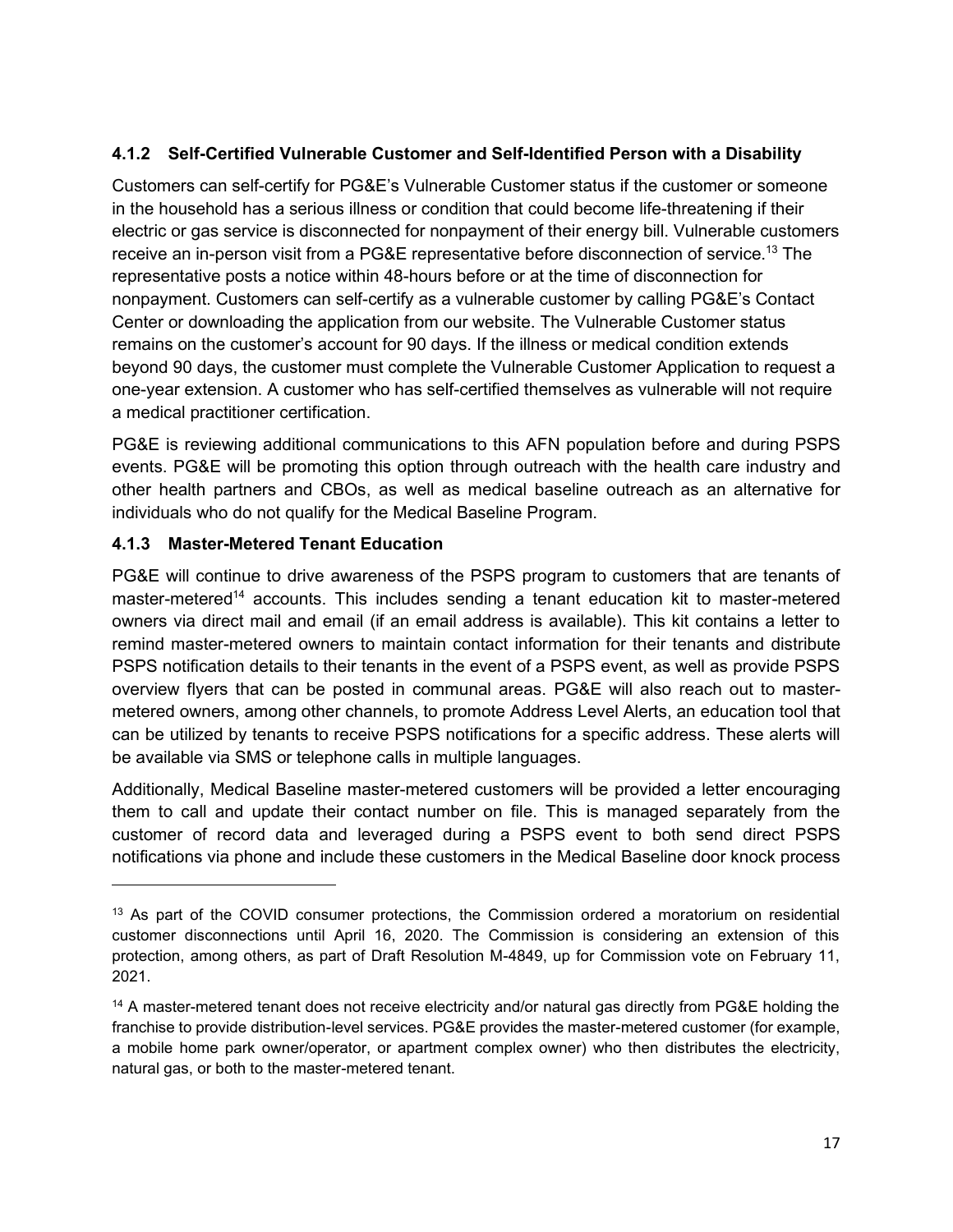if the phone notification is not acknowledged.

### <span id="page-19-0"></span>**4.1.4 Wildfire Safety Open Houses, Town Hall Webinars and Videos**

PG&E plans to conduct 12 Safety Town Halls and approximately 24 Community Wildfire Safety Program (CWSP) Open Houses in 2021 targeted to various regions within the service territory. Due to the COVID-19 pandemic, PG&E will implement similar best practices established in 2020 by hosting these town halls and open houses as virtual webinars with a continued focus on supporting customers that may have access and functional needs. PG&E will prioritize areas that are at a higher risk of wildfire or have seen higher impacts from PG&E activities such as vegetation work and PSPS events for county specific or smaller regional Open Houses. Along with webinars, PG&E will utilize short and long videos that can be shared on our website and with our partners. Webinars generally include closed captioning in English, Spanish, and Chinese. Recordings and transcripts will be available on pge.com.

PG&E anticipates that:

- 9 of these Town Hall webinars will be regionally focused and will target 2-4 counties each time.
- 3 Town Hall webinars will be targeted to all customers.
- 2 webinars will be targeted to CBOs that support seniors and those with access and functional needs.

### **4.2 Participation in Community Events**

<span id="page-19-1"></span>PG&E will continue to leverage opportunities to participate in community events in a virtual environment. As the COVID-19 vaccine is implemented and it becomes safe for PG&E employees and customers to gather in a public setting, PG&E intends to reach out to organizers and identify opportunities or in-person community events to meet in person. In the interim, PG&E will look to CBO partners to host webinars and provide presentations focused on programs and resources that support people with disabilities and aging and low-income customers.

### **4.3 CBO Engagement and Community Partnerships**

<span id="page-19-2"></span>PG&E recognizes the important roles that CBOs play in the community and will continue to leverage CBOs to support those customers who may have access and functional needs. PG&E coordinates with CBOs that have existing relationships and serve a variety of populations, including disadvantaged and hard to reach communities, to conduct outreach to customers before and during a PSPS event. PG&E continues to engage with a diverse group of CBOs to identify contacts, resources, and communication capabilities.

- **Informational Partners**: PG&E is actively engaged with CBOs to provide education and awareness information to its customers through a variety of channels. PG&E will continue to leverage this relationship to share relevant information to CBOs who will further share the information with their consumers. PG&E will look to expand informational partnerships to increase the number of CBOs in our network in 2021.
- **Resource Partnerships**: In addition to the partnership with the CFILC, PG&E has established resource partnerships with food banks, Meals on Wheels providers, in-language CBOs, and a food delivery provider. The focus in 2021 will be to strengthen these partnerships and look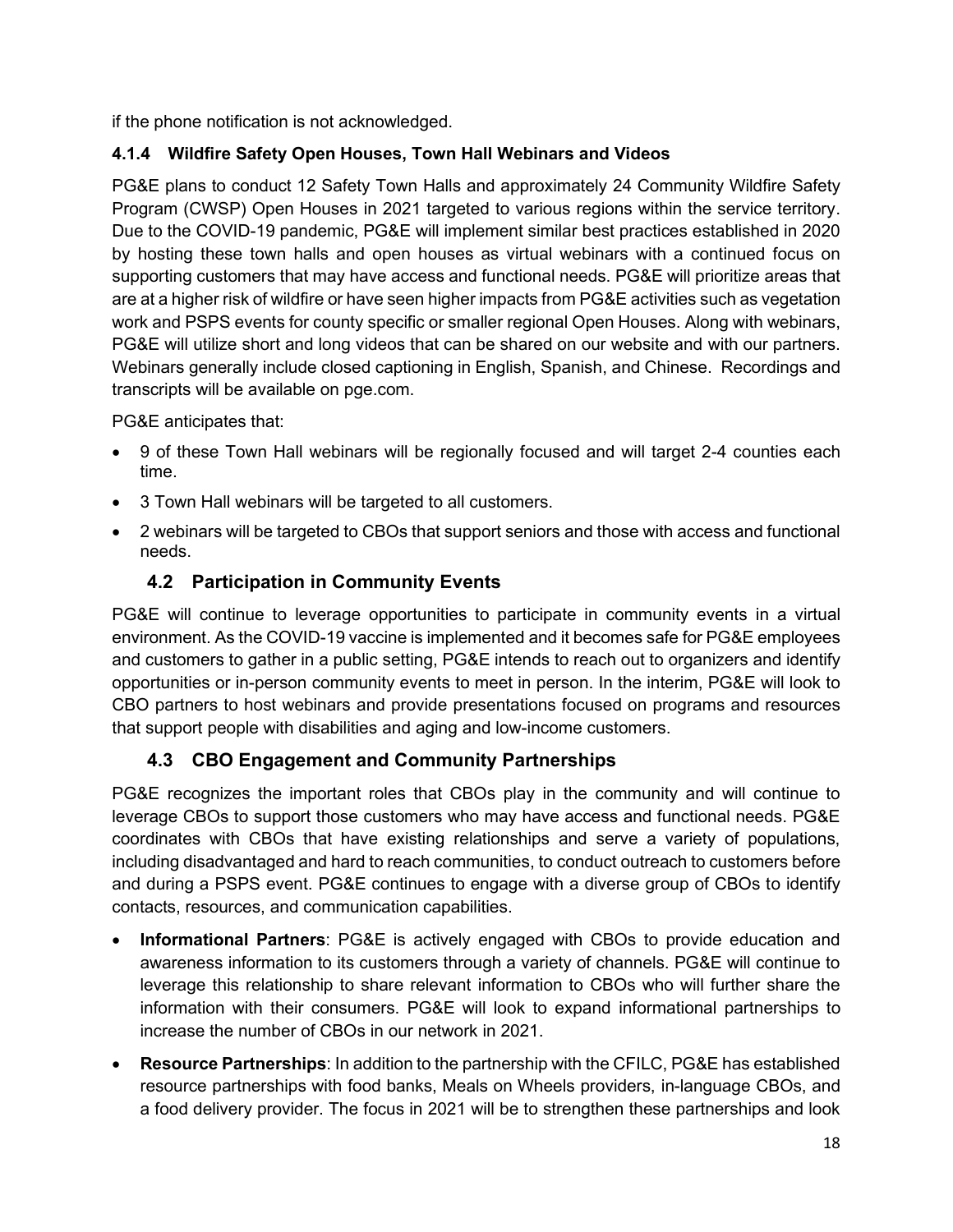to expand partnerships in counties not currently supported and likely to be impacted by a PSPS event. In 2021, PGE will perform a gap analysis to determine which counties and communities will need additional resources depending on the number of previous PSPS events. Through this analysis, PG&E will conduct outreach to additional CBOs who could potentially provide resources to customers before, during, and after a PSPS event.

- **Regional Collaboration Meetings**: PG&E will host regional meetings to build awareness of CBOs who provide resource support for PSPS events in a similar area. PG&E has divided its service territory into 10 regions to support local collaboration efforts. These regional meetings will be for ILCs, Food Banks, In-Language Partners, Meals on Wheels, and Food Delivery services with whom PG&E has established partnerships. Each region will have the ability to network with the other CBOs in their area.
- **CBO Virtual Fair**: To connect PG&E's network of CBOs (informational and resource), PG&E will be hosting a CBO virtual fair. The purpose of this fair will be to share the most upto-date information on PG&E's programs, but also to familiarize CBOs with the resources available through the existing partnerships throughout PG&E's service area.

<span id="page-20-0"></span>PG&E will continue to evaluate opportunities to expand all partnership areas.

### **4.4 Tribal Engagement**

<span id="page-20-1"></span>PG&E will continue to work with tribal governments to prepare their communities for PSPS events and obtain feedback from those that were impacted by PSPS events, including seeking input on opportunities to address Medical Baseline and AFN populations within their communities. PG&E has scheduled several listening sessions with tribal governments during Q1 of 2021.

PG&E continues to work with tribes in the following ways related to PSPS and emergency preparedness:

- Continuing engagement with the California Rural Indian Health Board in their request of Congressional support to obtain funding for backup generation for all tribal health facilities in the state of California.
- Coordinating with the Indian Health Service (the federal agency that oversees operations and maintenance of tribal drinking water systems) to conduct a needs assessment for tribal drinking water and wastewater systems, including the identification of smaller, private drinking water systems on tribal lands that are not a part of the larger municipal tribal drinking water and wastewater systems.
- Coordinating with the Indian Health Services to provide PSPS preparedness training for all tribal health facilities in the PG&E service area.
- Seeking input from tribes to identify critical facilities within their jurisdictions, including the identification of drinking water meters and health facilities, to improve PG&E's situational awareness of these systems during PSPS events, for earlier restoration where possible.
- Conducting Wildfire Safety Working Sessions with tribal, county and local governments. These are held at the county level and include all tribes geographically located within a county.<sup>14</sup> Each presentation enables tribes to obtain additional information and services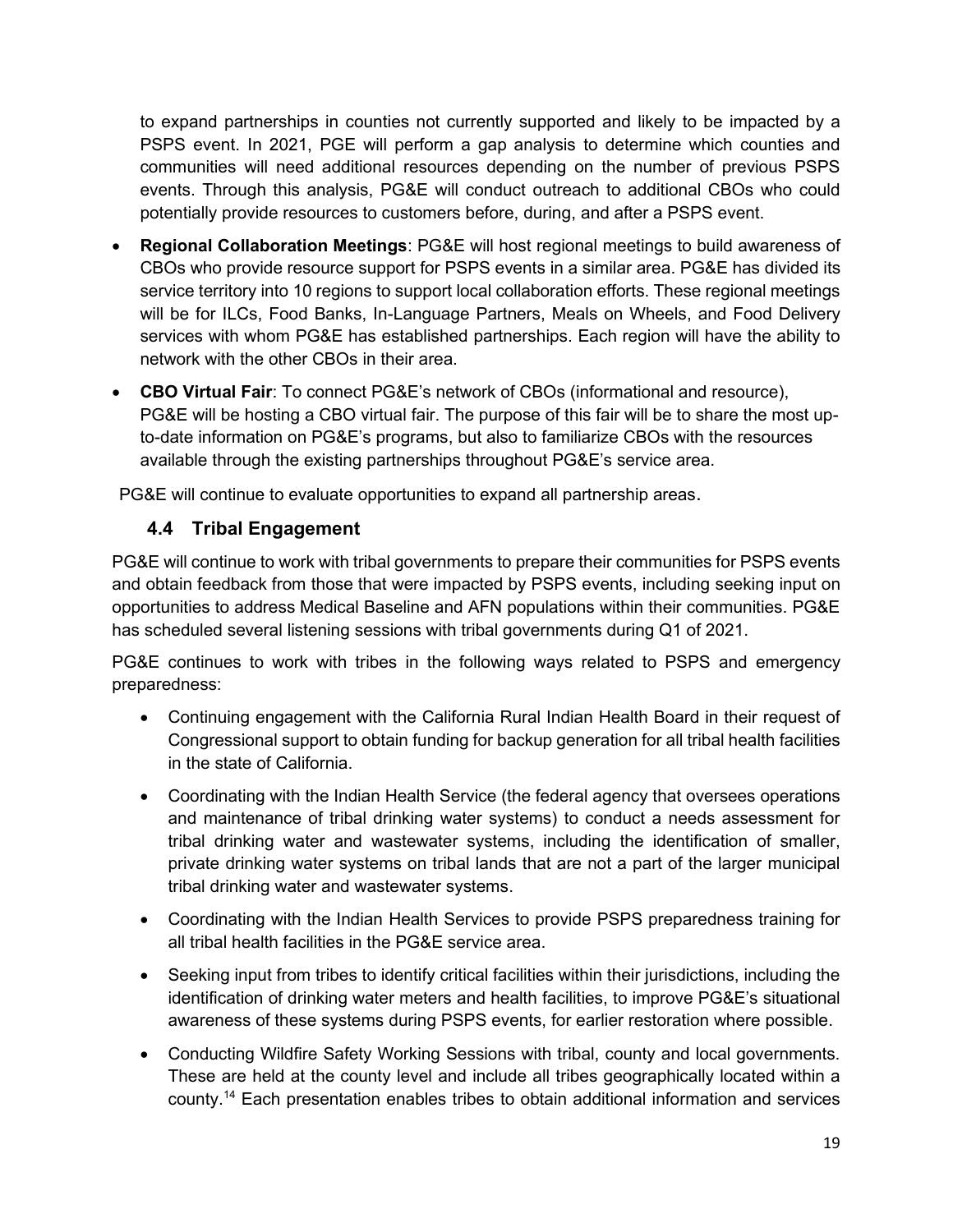for tribal AFN community members.

• Increased collaboration and outreach with Tribal Health to promote the Medical Baseline Program, CARE/FERA, and other programs and services that support tribal AFN and aging populations.

PG&E will continue to listen to customers and interested partners to explore additional opportunities to better serve its most vulnerable customers during PSPS events.

### **4.5 Accessibility and Translation of Communications**

<span id="page-21-0"></span>Throughout 2020, PG&E expanded the list of languages used for Community Wildfire Safety Program (CWSP) and PSPS communications and notifications from six non-English languages to 15 non-English-languages.<sup>15</sup> This includes the translation of in-event PSPS notifications, as well as PG&E's website and other critical wildfire safety and PSPS preparedness materials. PG&E will promote our in-language options, encouraging customers to select their preference, using various channels including direct mail, social media, multi-media partners, and CBOs.

PG&E also has contracts with five CBOs to provide in-language communications to customers in a variety of indigenous languages both for preparedness outreach and in-event communications during a PSPS event. These CBOs provide in-language outreach using social media, in-person communications, and one-on-one phone calls in one or more of the following languages: Mixteco, Tlapaneco, Triqui, Zapoteco, Maya, Nahuatl, Chatino, Chinanteca, and Katz el.

Another option for in-language support is our Contact Center. PG&E's Contact Center is equipped to provide translation support in over 250 languages.

To support customers that are deaf or hard of hearing, PG&E has also published a video in American Sign Language (ASL) to explain the PSPS process. PG&E collaborates with NorCal Services for Deaf and Hard of Hearing to record PG&E's PSPS event notifications in ASL and messaging directing customers to pge.com for a current list of affected counties. A PSPS overview video recorded in ASL also directs customers to PG&E's address look-up tool during PSPS events. PG&E shares these PSPS ASL recordings on our social media channels (e.g., Facebook and Twitter). PG&E also includes NorCal Services for Deaf and Hearing and other Deaf agencies in PSPS CBO communications so that the information and links can be shared within the Deaf community.

Further, PG&E engages with multicultural media outlets throughout the year in an effort to promote safety initiatives, including PSPS, to monolingual or difficult-to-reach populations that may not have access to mainstream television media and/or read/speak English. PG&E shares news releases and coordinates interview opportunities with media outlets to help educate non-English speaking customers on various PG&E programs, including the CWSP, PSPS, emergency preparedness, public safety, consumer protections, and income qualified programs, to name a few. PG&E also schedules media visits with these organizations to discuss other partnership

<sup>15</sup> These include Spanish, Chinese, Tagalog, Russian, Vietnamese, Korean, Farsi, Arabic, Hmong, Khmer, Punjabi, Japanese, Thai, Portuguese and Hindi.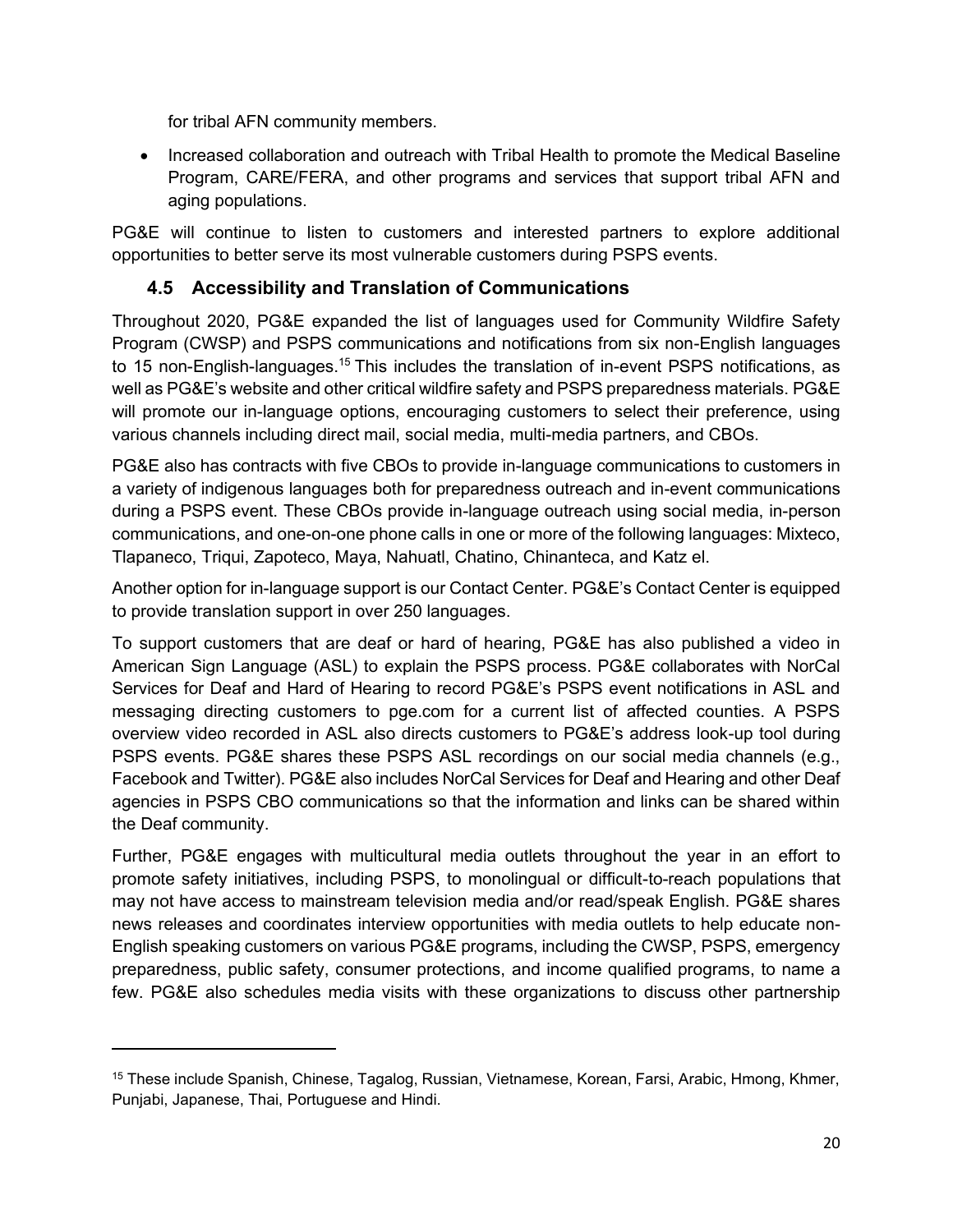opportunities (e.g., Public Service Announcements, advertising, event sponsorships).

PG&E remains committed to the continuous improvement of its websites to better meet the diverse needs of its customers. As we launch new features and functionality to www.pge.com and https://pgealerts.alerts.pge.com/, we ensure compliance with Web Content Accessibility Guideline (WCAG) standards. Any new digital platforms planned for development, for example, a mobile app, will ensure compliance with WCAG standards. We also seek to improve the customer experience with ongoing manual and functional usability testing for key components.

# <span id="page-22-0"></span>**5 In-Event PSPS Customer Communications**

PG&E will continue to use all communication channels available during an event, including directto-customer notifications sent via phone, text and email, which will be supplemented by website, call-center support, media engagement (multi-cultural news outlets, earned and paid media, social media), and collaboration with Public Safety Partners and CBOs. Using the multi-channel communication approach enables PG&E to notify and engage with potentially impacted public safety partners, critical facilities, Medical Baseline customers, all other customers, and the general public.

### <span id="page-22-1"></span>**5.1 Notifications for Medical Baseline and Life Support Customers**

<span id="page-22-2"></span>PG&E provides additional notifications for customers enrolled in its Medical Baseline Program.<sup>16</sup> This is described above in Section 4.1.1.

### **5.2 Event Notification Improvements for 2021**

<span id="page-22-3"></span>PG&E made several changes to customer notifications in 2020 based on customer feedback received during the 2019 season and will continue to make improvements this year. Among them are:

- Shortened Interactive Voice Recording (IVR) notification messaging (redrafted/edited). These messages will be tested and surveyed for customer feedback prior to launching
- Expanding the in-language content to Address Alerts which will be available in all 16  $language<sup>17</sup>$

### **5.3 Focused Efficiencies to Reduce Medical Baseline Door Knocks**

<span id="page-22-4"></span>PG&E provides door knocks to customers who are on the Medical Baseline program and have not acknowledged PG&E's PSPS notifications. The continued focus will be to reduce the need for Medical Baseline Door Knocks.

• **Proactive Communications to Reduce Door Knocks:** PG&E will look to understand why some Medical Baseline customers did not respond to PG&E's call, SMS, or email notifications and build a strategy to improve acknowledgment of these messages. This

<sup>&</sup>lt;sup>16</sup> Notifications also include Medical Baseline customers that are tenants of master metered accounts

<sup>17</sup> English, Spanish, Chinese, Tagalog, Russian, Vietnamese, Korean, Farsi, Arabic, Hmong, Khmer, Punjabi, Japanese, Thai, Portuguese and Hindi.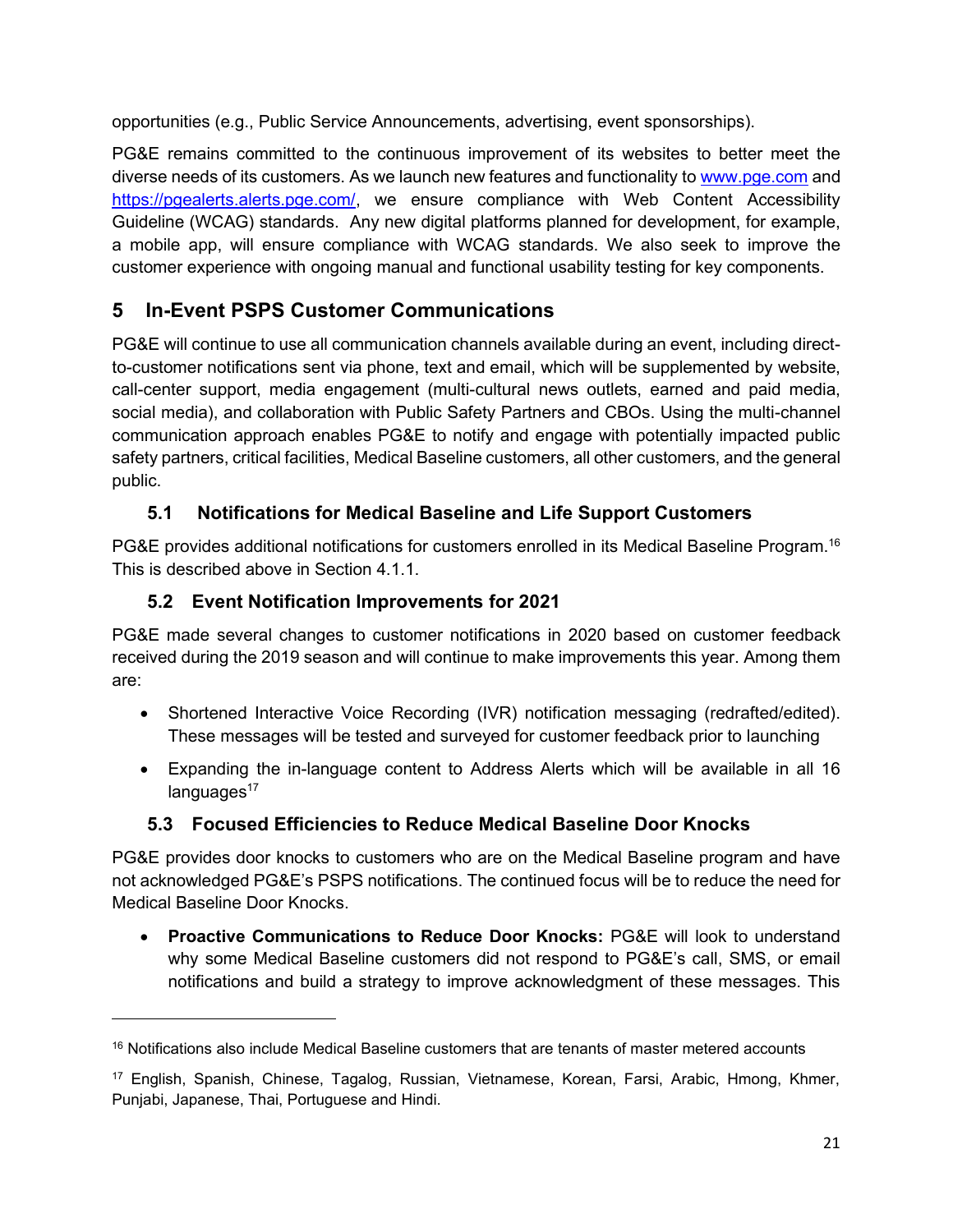may be a combination of proactive education and updating contact information.

• **Staffing and support for PG&E employees performing Door Knocks:** Ensuring that PG&E has staff resources in place to support Medical Baseline Door Knocks in small, medium, and large PSPS events. Providing employees who are performing Door Knocks with the resources and tools needed to successfully engage with the AFN population. Also, ensuring that these employees are aware of the resources available for customers.

## **5.4 Dedicated CBO Liaison During PSPS Events**

<span id="page-23-0"></span>In 2020, PG&E established a CBO Liaison to maintain ongoing communications with CBO before, during, and after PSPS events, which will continue into the 2021 PSPS season. Following feedback from PG&E's AFN-focused advisory council PWDAAC, PG&E established daily coordination calls with CBO resource partners supporting PSPS events to provide an open forum to answer questions, offer suggestions regarding how they can best support their customers, and facilitate more localized coordination among the partners. PG&E will continue to host this call to create a unified and working relationship between PG&E's Emergency Operation Center (EOC) and CBO resource partners.

### **5.5 Website**

<span id="page-23-1"></span>PG&E remains committed to the continuous improvement of its websites to better meet the diverse needs of its customers. As we launch new features and functionality to pge.com and pgealerts.alerts.pge.com, we ensure compliance with WCAG 2.0 AA standards. We also seek to improve the customer experience with user testing for key components.

In 2021, website improvements we anticipate providing include:

- 1. **Capturing Language Preference**: The logged-in state of pge.com is for PG&E Online account holders to access their account information online. PG&E will expand options for online accounts so customers can easily select their language preference for receiving notifications in any of the 16 languages available.
- 2. **Improving PSPS Content:** PG&E will update the content and readability of content at pge.com and pgealerts.alerts.pge.com based on customer feedback provided throughout the 2020 season.
- 3. **Adjusting Script Language:** PG&E will augment current notification scripts to incorporate customer feedback received. Specifically, we expect to increase the clarity of messaging and shorten the script length.
- 4. **PSPS Address Alerts:** PG&E will offer Thai, Hindi, and Portuguese interactive voice response calls, as well as adding the ability to receive an SMS text in any of the 16 languages.

### <span id="page-23-2"></span>**5.5.1 PSPS AFN Focused Webpage**

In 2020 PG&E launched a webpage focused on resources for those who may have accessibility, financial, language, and aging needs and may need assistance before, during, and after a PSPS event. This website highlights PSPS impact mitigation resources that are available during an event, including an overview of services provided through PG&E's partnerships with the CFILC, Food Banks, Meals on Wheels, In-Language support, and food delivery. Customers can view contact information for all resource partners and view a video of an ASL interpreter.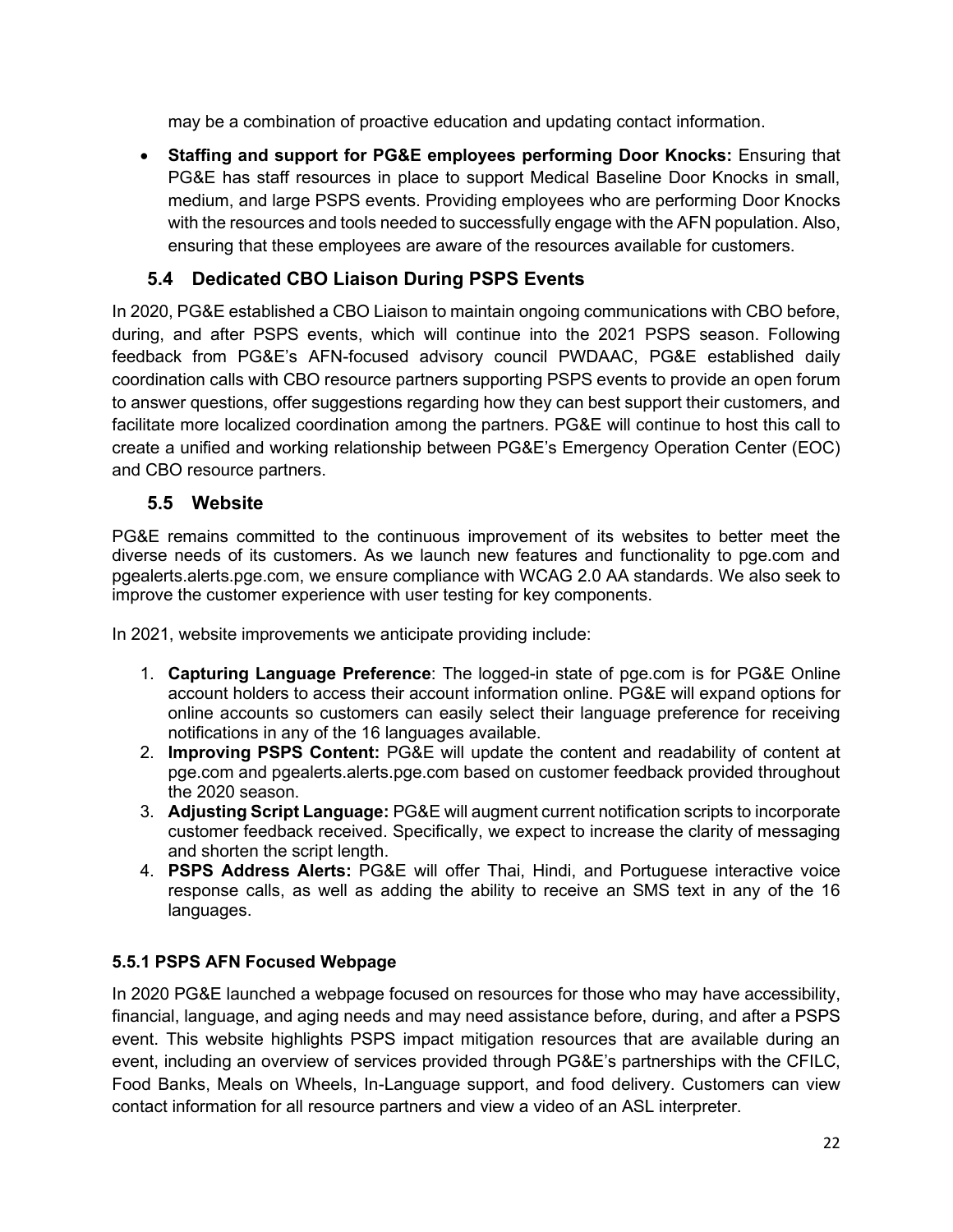PG&E will continue to host this webpage with dedicated resources for those customers who may have access and functional needs. Also, we will optimize to improve the user experience as new resources are available.

#### **5.6 Other Forms of PSPS Event Notifications**

<span id="page-24-0"></span>PG&E is committed to ensuring all potentially impacted customers, and interested parties, are made aware of potential PSPS events, for these stakeholders to adequately prepare as needed. PG&E uses the forms of in-event communications listed below as well as those described above:

- **Media Engagement:** PG&E engages with the media, including multi-cultural news organizations, issuing press releases, augmenting paid advertising, issuing radio spot advertisements, conducting and live streaming news conferences with ASL translators, and participating in media interviews, and, when available, running paid advertising on radio and digital channels. In turn, these media organizations may provide communications on the radio, broadcast, tv, and online.
- **Multicultural Media Engagement:** In addition to the general media engagement described above, PG&E is focused on enhancing coordination with multi-cultural media organizations. PG&E currently has a partnership with 36 multi-cultural media organizations that provide information in-language through multiple outlets. PG&E is planning on hosting in-language PSPS webinars with our multicultural media partners. PG&E will look for opportunities to expand media partnerships that cover other languages.
- **Social Media:** PG&E uses social media, including Facebook, Instagram, Twitter and NextDoor, to direct users to its website where they can access important emergency preparedness information, as well as PSPS event updates and resources (e.g., CRC locations). In 2021, PG&E will continue to expand its use of social media platforms to provide customers with information that allows them to better prepare for emergencies and effectively manage their energy use. PG&E will also be making more content available to CBOs and other supporting agencies that provide support to the AFN community. This will also include an increase of ASL videos on social media platforms and explore posting content to keep AFN communities safe and informed.
- **PG&E Call Center Services:** PG&E currently operates three contact centers in the state of California and provides 24/7 emergency live agent service for customers to report emergencies and obtain PSPS-related updates, as needed. PG&E's contact centers are equipped to provide translation support in over 250 languages and 10 indigenous languages. During 2020 PSPS events, PG&E ensured minimal wait times of less than 10 seconds on average for customers and will continue to implement this strategy for 2021.
- **In-Language Notifications and Address Alerts:** PG&E will be expanding the number of language preferences available. Once the preference has been set, customers can receive an alert in-language. In addition, PG&E will make modifications to existing inlanguage notifications in-line with changes being made to English scripts. For example, PG&E is shortening the Watch and Warning scripts for all languages in 2021, so the corresponding in-language scripts will be re-translated to match. PG&E will also work towards functional parity for all languages that were not fully implemented, including new